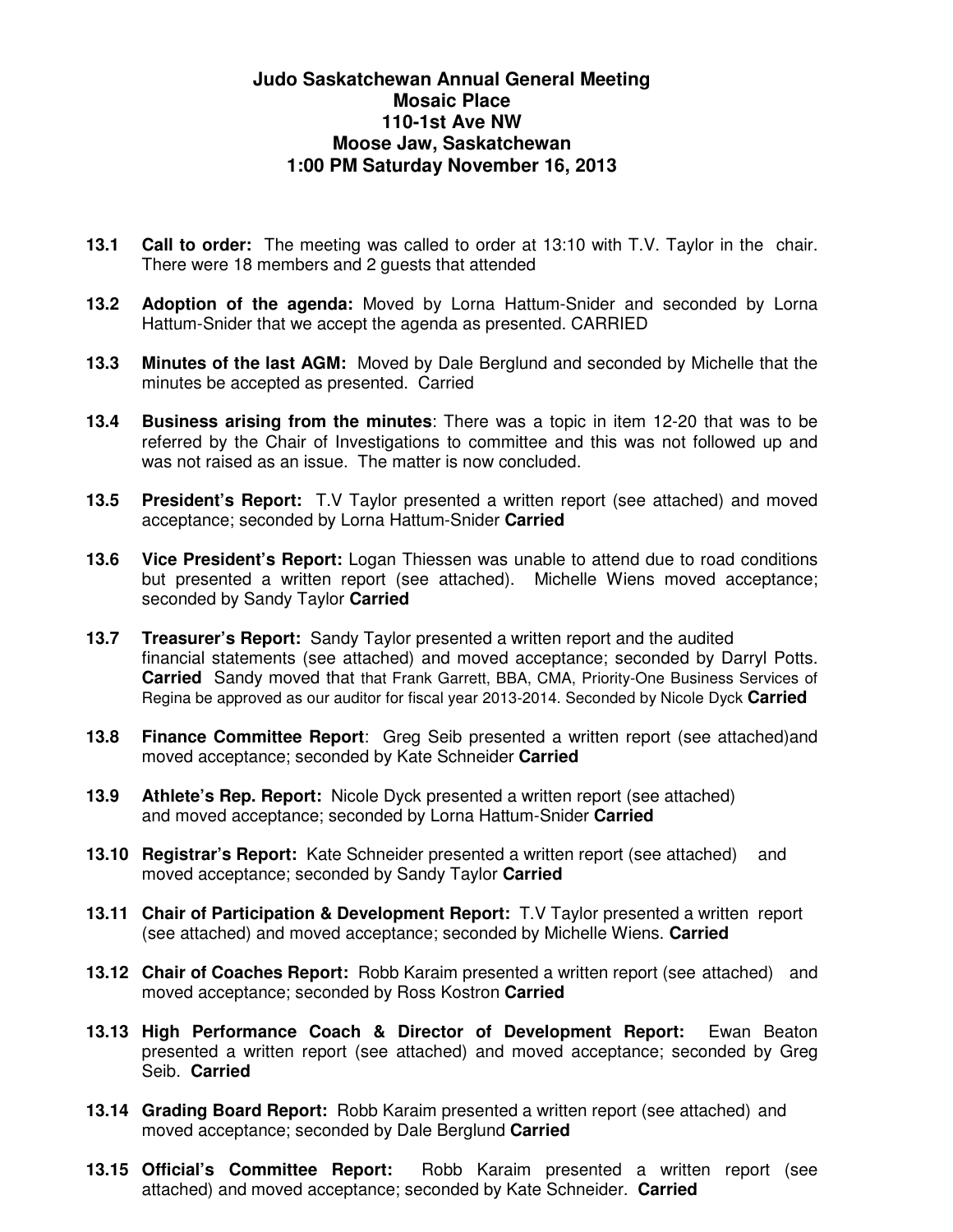- **13.16 National Coaching Certification Program Report:** Ewan Beaton presented a written report (see attached) and moved acceptance; seconded by Michelle Wiens. **Carried**
- **13.17 Newsletter/Web Page Editor's Report:** Michelle Wiens presented a written report (see attached) and moved acceptance; seconded by Sandy Taylor. **Carried**
- **13.18 Chair of Investigation Report: Kim Korven** presented a written report (see attached). Sandy Taylor moved acceptance; seconded by Tammy Guthrie. **Carried**

#### **13.19 Election of Officers and Chairperson**

- Vice President the nominating committee presented Kate Schneider who was declared Vice President by acclamation
- Chair of Finance the nominating committee presented Greg Seib who was declared Chair of Finance by acclamation
- Secretary Brian Cook nominated Brady Burnett, seconded by Dale Berglund. There were no further nominations. Brady accepted the nomination and was declared Secretary.
- Director the nominating committee presented Dale Berglund who was declared Director by acclamation
- Chair of Participation & Development the nominating committee presented Tammy Guthrie who was declared Chair of Participation & Development by acclamation
- Chair of Grading Board 1 year term the nominating committee presented Brian Cook who was declared Chair of Grading Board by acclamation
- Athletes Representative will be elected at the Dec 15 team training in Watrous

#### **13.20** New business

- There was a general discussion on the topic of adding an event to be held in conjuncture with the AGM. Suggestions were to have it with the Coaches Retreat; or with the first tournament of the year; or with the Regina Y kids tournament: or with the fall Team Training. Some felt it is better to have it as a stand-alone event. The new Executive will make a decision.
- It is mandatory that all coaches complete the Respect in Sport training and our completion rate is very low so far. The Executive will have to make some decisions on non-compliance in the future as it may have significant impact on our standing and funding with Sask Sport..
- Judo Sask By-laws require all club coaches to have a criminal records check for service with the vulnerable sector. Again the Executive may have to take action if there is non-compliance.
- The issue was raised if Judo Saskatchewan had a Hall of Fame policy and what is needed. It was noted that previous attempts did not get the support needed. It was suggested that Judo Saskatchewan needs to record its history and this would include a Hall of Fame.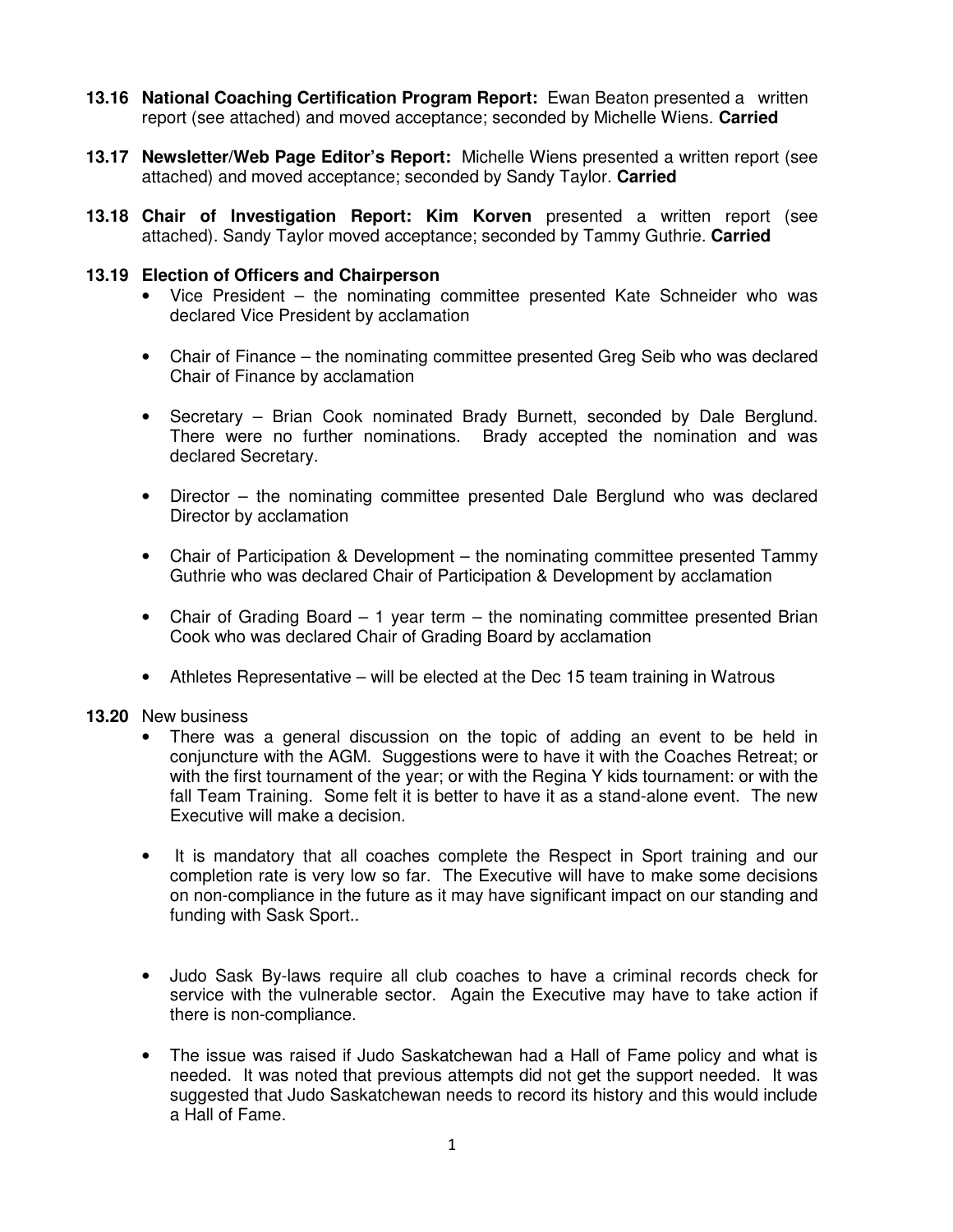- Discussion around the Awards Banquet as it is now held in April but our year end does not occur until August 31, therefor some accomplishments are missed. It was noted Saskatchewan Sport does not hold a formal awards banquet but tries to recognize individuals at events within the respective areas and events.
- **13.21 Date and Location of next AGM:** The next AGM will be held in Regina on November 22, 2014
- **13.22 Adjournment:** Dale Berglund moved adjournment at 14:30 **Carried**

**Attendance** 

#### **Voting members**

| $\mathbf{1}$   | Kokoro-e - Bengough       | Berglund                  | Dale         |
|----------------|---------------------------|---------------------------|--------------|
| $\overline{2}$ | Senshudokan - Regina      | <b>BURNETT</b>            | <b>Brady</b> |
| 3              | Koseikan - Moose Jaw      | <b>COOK</b>               | <b>Brian</b> |
| 4              | Regina Y                  | <b>DORNSTAUDER</b>        | Chris        |
| 5              | Ju No Ri - Watrous        | <b>DYCK</b>               | Nicole       |
| 6              | Kenshukan - Prince Albert | <b>GUTHRIE</b>            | Tammy        |
| 7              | Avonhurst                 | Hattum-Snider             | Lorna        |
| 8              | <b>Swift Current</b>      | JEWITT-<br><b>FILTEAU</b> | <b>NANCY</b> |
| 9              | Regina Y                  | Karaim                    | Robb         |
| 10             | Avonhurst                 | <b>KOSTRON</b>            | Ross         |
| 11             | Ju No Ri - Watrous        | <b>POTTS</b>              | Darryl       |
| 12             | Vibank                    | <b>SCHNEIDER</b>          | Kate         |
| 13             | Ju No Ri - Watrous        | <b>SEIB</b>               | Gregory      |
| 14             | Kenshukan - Prince Albert | <b>TAYLOR</b>             | Sandy        |
| 15             | Kenshukan - Prince Albert | <b>TAYLOR</b>             | TV           |
| 16             | Koseikan - Moose Jaw      | <b>WIENS</b>              | Michelle     |
| 17             | Koseikan - Moose Jaw      | <b>WIENS</b>              | William      |
| 18             | Regina Y                  | <b>YUEN</b>               | Jeannine     |

#### **Guest**

|  | Caron   | Jesse |
|--|---------|-------|
|  | Edwards | racy  |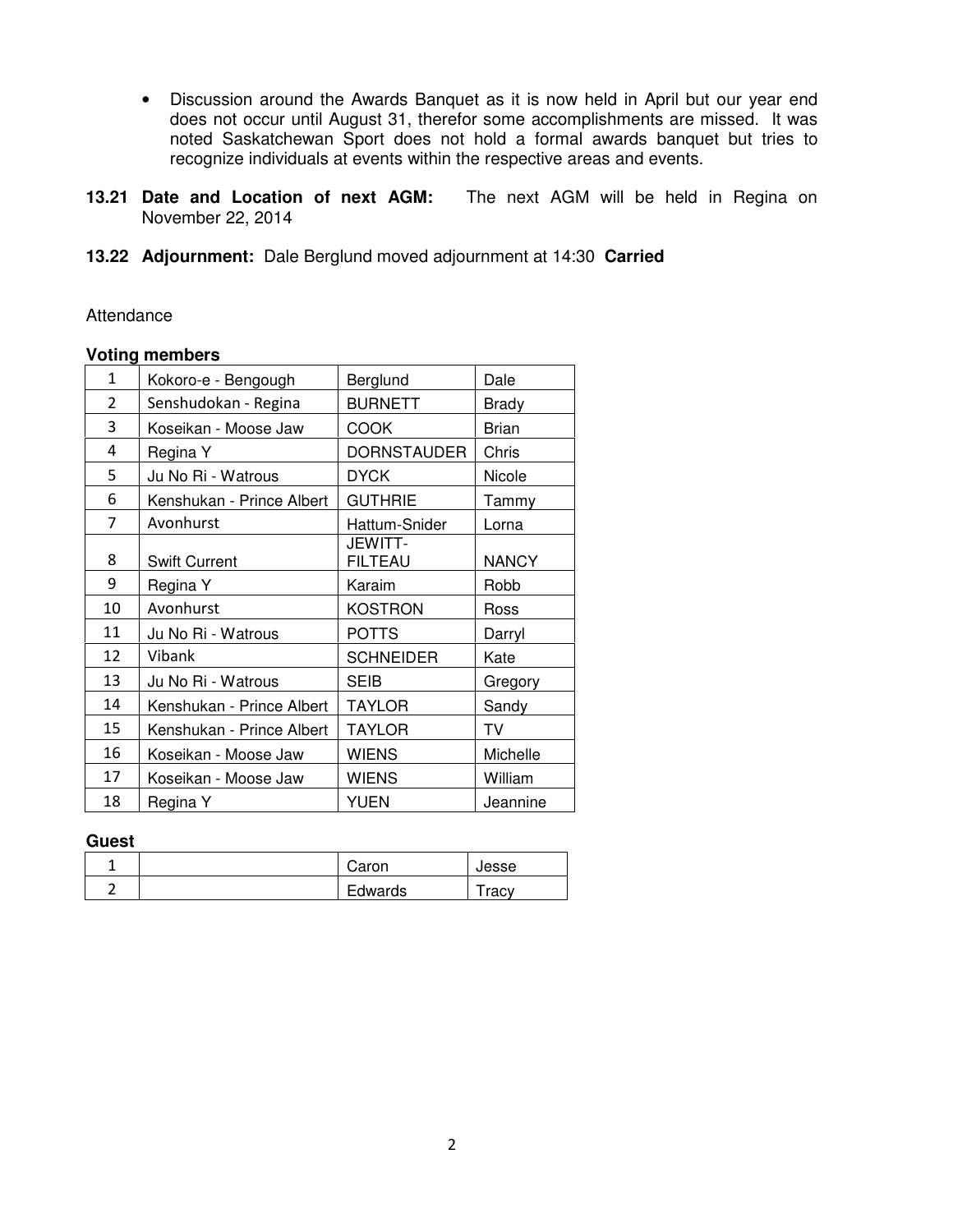### **Judo Saskatchewan Annual General Meeting Mosaic Place 110-1st Ave NW Moose Jaw, Saskatchewan 1:00 PM Saturday November 16, 2013**

#### **Judo Saskatchewan AGM: Belle Plaine Room**

- 1. Call to order 1:00 PM
- 2. Adoption of the agenda
- 3. Minutes of the last AGM
- 4. Business arising from the minutes
- 5. President's Report
- 6. Vice President's Report
- 7. Treasurer's Report
- 8. Finance Committee Report
- 9. Athlete's Rep. Report
- 10. Registrar's Report
- 11. Chair of Participation & Development Report
- 12. Chair of Coaches Report
- 13. High Performance Coach & Director of Development Report
- 14. Grading Board Report
- 15. Official's Committee Report
- 16. National Coaching Certification Program Report
- 17. Newsletter/Web Page Editor's Report
- 18. Chair of Investigation Report
- 19. Election of Officers and Chairperson
	- Vice President 2 year term must be a black belt
	- Chair of Finance 2 year term
	- Secretary 2 year term
	- $\bullet$  Director  $-2$  year term
	- Chair of Participation & Development 1 year term
	- Chair of Grading Board 1 year term must be a black belt
	- Athletes Representative will be elected at the Dec 15 team training in Watrous
- 20. New business
	- Items from the floor
	- •
	- •
	- •
	- •
- 21. Date and Location of next AGM
- 22. Adjournment

## **President's Report**

During the past year I have attended and chaired all meetings of the Judo Saskatchewan Executive Committee and participated in all selection committee meetings. I have chaired the Participation and Development Committee, Chaired the Sanction Committee. I have been an active member of the Finance Committee, the High Performance Planning Initiative Committee, and the Coaches Committee.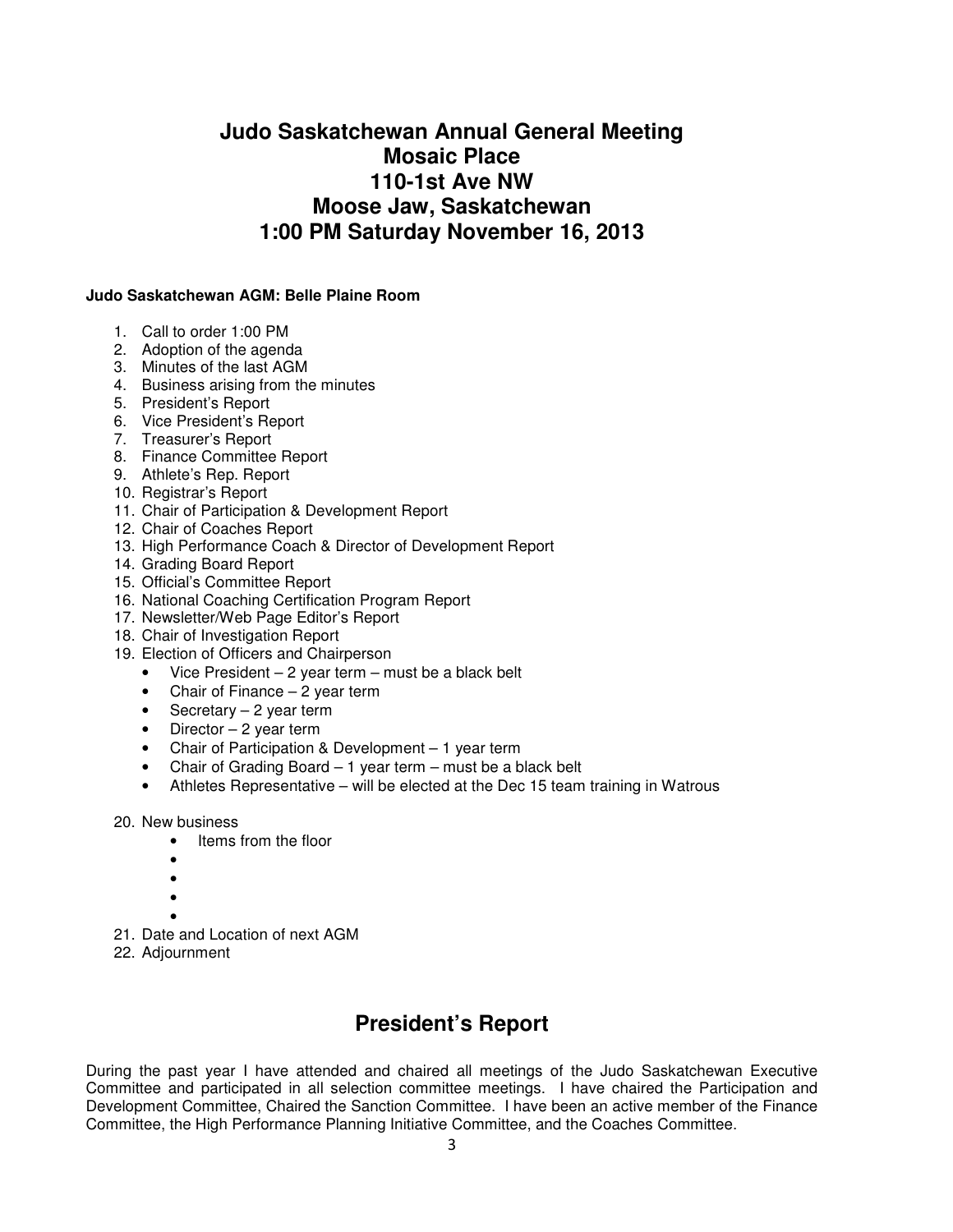**Executive Committee Membership:** We require additional and new members to serve on the Executive. There is no education or experience requirement only an ability to read and analyze various proposals and bring your best opinions to a collective group for a decision. The Executive meets four times a year with the planning budget meeting in July being a 6 hour meeting and most others approximately 2 hours. We have a couple of no-cost conference calls as well. Please consider letting your name stand to join this very dedicated group.

**Judo Saskatchewan Strategic Plan 2013 - 2016:** I am pleased to report that on July 20, 2013 Judo Saskatchewan approved a strategic plan for the next four years. This plan is readily available for all to see.

**Judo Saskatchewan High Performance Plan 2013 - 2018:** Our final High Performance Plan has been approved and filed with Sask Sport and we will now have to focus on following this as we will be evaluated on it. It is currently being rolled out and we are holding town hall meetings in each center.

**Change in Age Divisions:** Based on World events Judo Canada has amended the age divisions for 2013/2014, to be Grand Masters, Senior, U21, U18, U16, U14, U12 etc.

**Judo Sask Calendar of Events**: Judo Sask has been approved to have the annual Sask Open Judo Championships become a Judo Canada points tournament which will raise the profile of this very good event.

**Judo Saskatchewan Sanction Committee:** This committee is currently comprised of Kim Korven, Robb Karaim and T.V. Taylor. The committee has done much consultation and came up with the following to be applied this coming judo season to support Judo Sask's goal to increase participation to 120 entries at each tournament. To do this and get more opportunities to participate we have approved the following:

- **1.** Each tournament will host a newaza tournament for all white & yellow belts starting at 10:30. No formal scoring and all participants receive a same color medal or ribbon. All matches will be two minutes of participation time. Every attempt will be to provide a minimum of 3 matches for each participant and may involve four matches at a time involving 8 participants. There is no cost for White belts to compete in white/yellow belt U10, U12 & U14 newaza competitions. There will be a free pizza Party for all U10, U12 & U 14 athletes immediately following their medal presentations.
- **2.** Each tournament will host an event for U10, U12 & U14 immediately following the newaza. There will be no formal scoring for U10 and U12 and all participants will receive a same color medal or ribbon. All matches will be two minutes of participation time. Every attempt will be to provide a minimum of 3 matches for each participant. If we have large numbers we may run more than two matches at a time.
- **3.** U14 will be 3 minutes will involve formal scoring and 1<sup>st</sup>, 2<sup>nd</sup> & 3<sup>rd</sup> place medals. Every attempt will be to provide a minimum of 3 matches for each participant.
- **4.** Weigh in for the older divisions will be extended till 12:00
- **5.** Round robin pools will be used for all divisions with less than 8 entries.
- **6.** Our Provincial High Performance Coach will run a ½ hour fun warm up for the younger athletes at 10:00 and a ½ hour warm up session for the older groups at 12:30 in order to provide more on mat fun time for all participants.

**Coach Development:** As part of our plan for coach development we hosted a very successful event with Peter Gardiner in September 2012. We plan to again bring in Peter Gardiner for our retreat is September of 2014, to be held at the Manitou Springs Resort and Spa on September 12, 13 & 14, 2014.

**Respect in Sport Policy:** The Province of Saskatchewan has adapted the Respect in Sport policy and it is now mandatory that all coaches, in any jurisdiction in Saskatchewan must complete the online Respect in Sport certification (or equivalency).

Judo Saskatchewan is committed to creating a sport environment in which all individuals are treated with respect and dignity. Coaches have a responsibility to create a sporting environment that is free of harassment, abuse, bullying and neglect.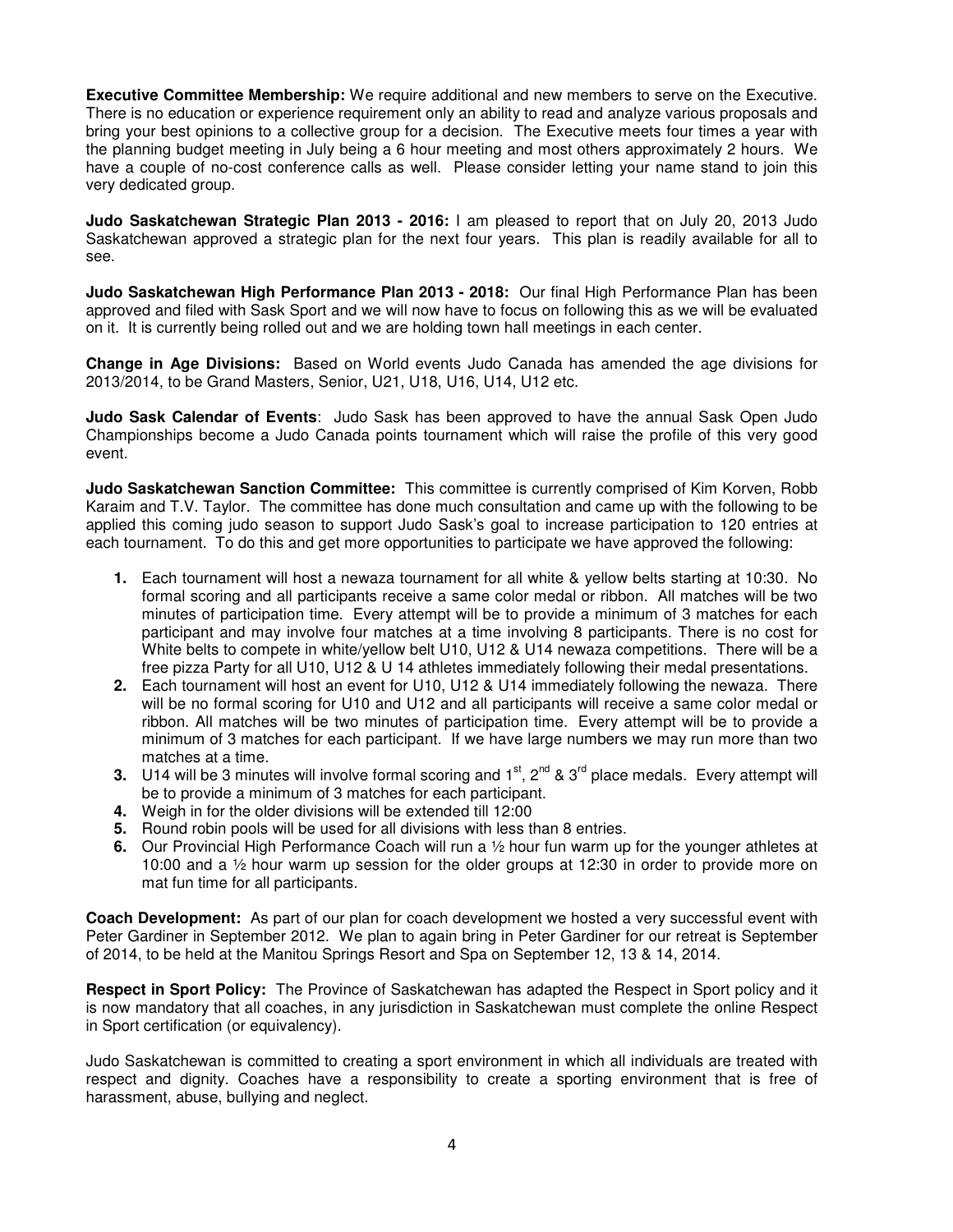Judo Saskatchewan requires that all coaches participating in judo at the club, provincial or national level have completed the online Respect in Sport certification (or equivalency), as required by Sask Sport Inc. prior to April 30, 2014.

It has been an honor to be your president. I respectfully move acceptance of my report.

T.V. Taylor November 16, 2013

# **Vice President's Report**

In the previous judo season I attended the following tournaments: Watrous Dec. 15/12 Sask. Open Jan. 19/13 Swift Current March 2/13 Edmonton April 5-7/13

I was also involved or attended all Executive meetings or conference calls with the exception of the Prince Albert meeting.

I respectfully move acceptance of my report.

Logan Thiessen Vice President Judo Saskatchewan

The Discipline committee had one complaint brought to my attention. This incident stemmed from an issue at Jr. Nationals. After forwarding the complaint to the Investigation Committee, it was decided that there was not enough clear evidence to warrant any disciplinary action.

I respectfully move acceptance of my report.

Logan Thiessen Chair of Discipline

## **Treasurer's Report**

On August 31, 2013 the books were closed and prepared for audit. The audit was completed on October 10, 2013. A copy of the audited financial statements for the fiscal year ending August 31, 2013 is attached to my report.

Currently the positions that have signing authority are the President, Chair of Finance and Treasurer. The Judo Saskatchewan bylaws require two out of the three signatures on cheques written on the organization's bank account.

Our bylaws require that our auditor be approved at our AGM. Last year the membership approved Iris Howden, CMA of Regina to act as auditor for this past fiscal year. Unfortunately Iris was unable to fulfill her obligation and advised us on August 12, 2013 that she was transferring our file to Frank Garrett, CMA of Regina. Due to the short notice, the executive approved Frank Garrett as auditor for the fiscal year September 1, 2012 to August 31, 2013.

I met with Mr. Garrett and his team on September 13, 2013 and signed a contract for services on behalf of Judo Saskatchewan. The audit fees originally quoted by Iris Howden were honored by Mr. Garrett. All deadlines and reporting requirements have been met.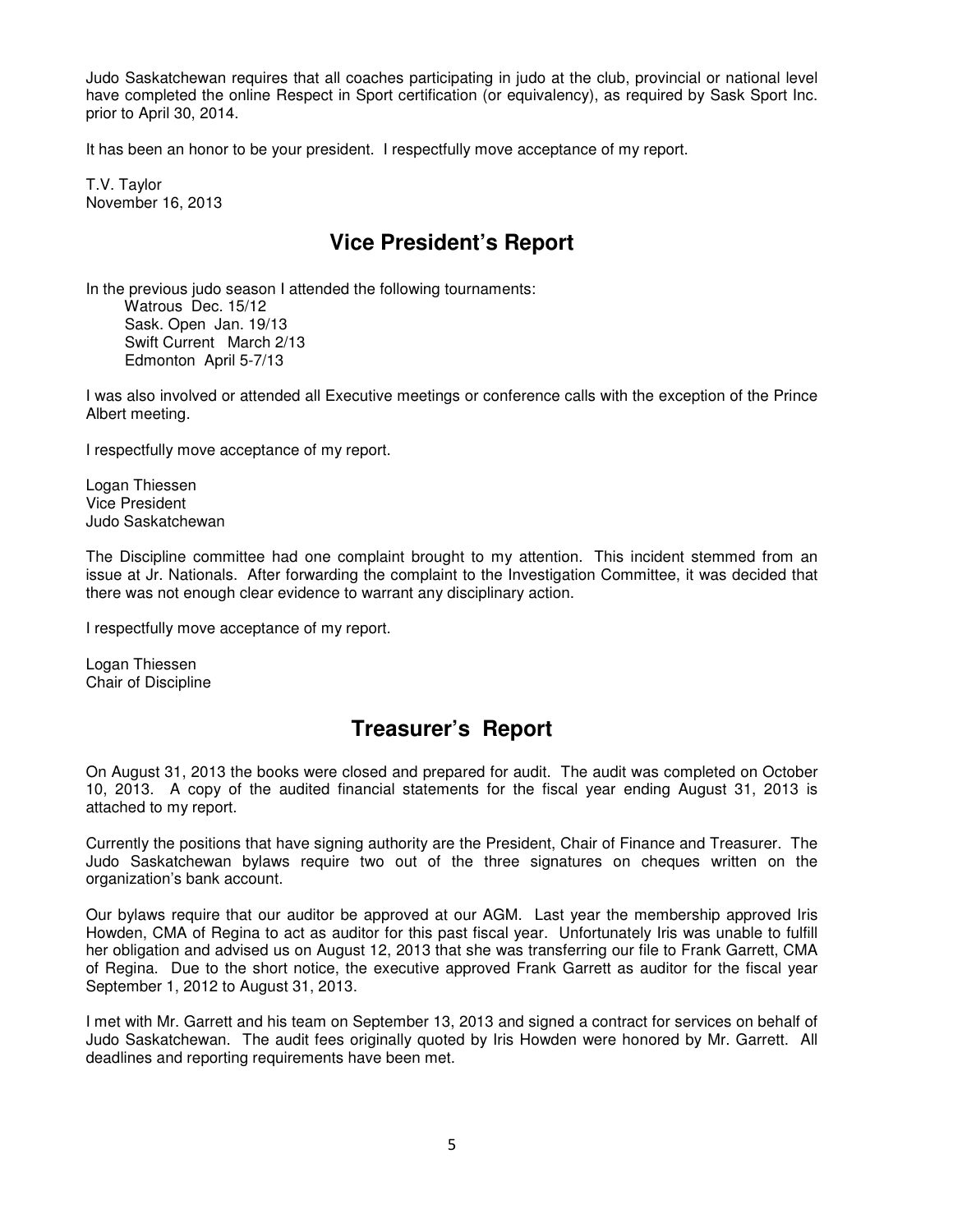I have received a quote of \$2200.00 plus taxes for next fiscal year with no increase for two years. I recommend that Frank Garrett, BBA, CMA, Priority-One Business Services of Regina be approved as our auditor for fiscal year 2013-2014.

I respectfully move acceptance of my report.

Sandy Taylor November 16, 2013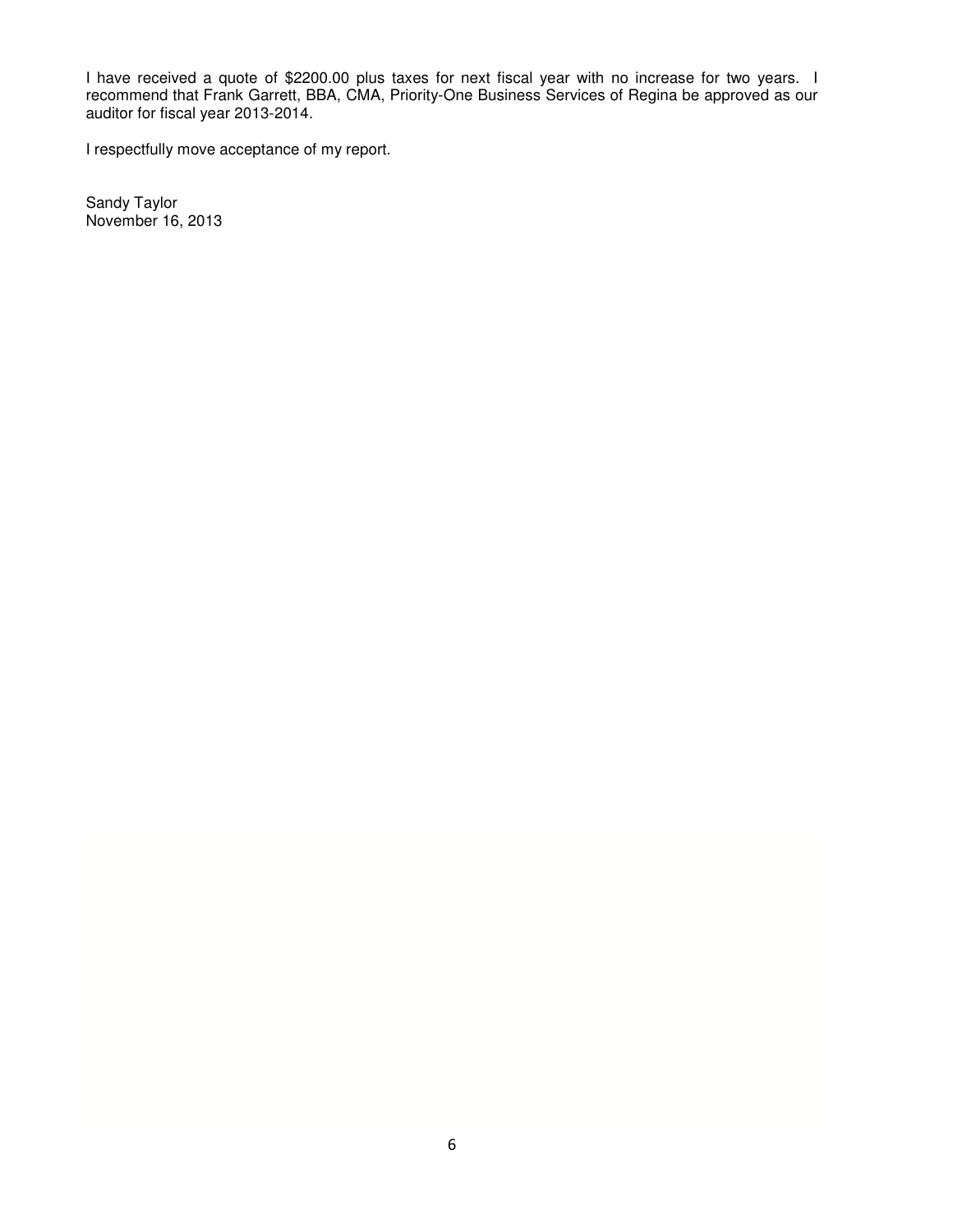**Saskatchewan Kodokan Black Belt Association Inc. Audited Financial Statements August 31, 2013**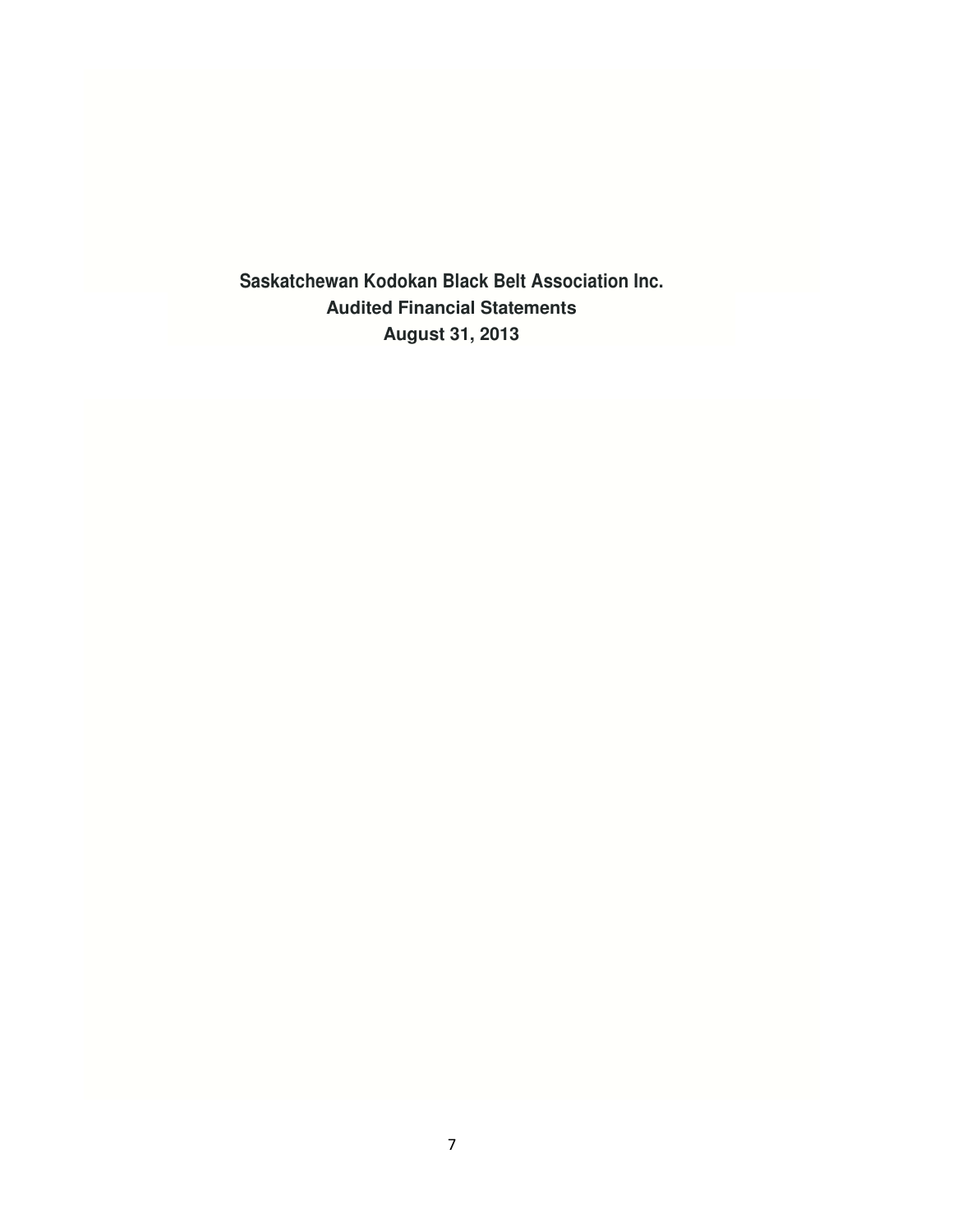**Audited Financial Statements** 

**August 31,2013** 

**Saskatchewan Kodokan Black Belt Association Inc.** 

**August 31, 2013**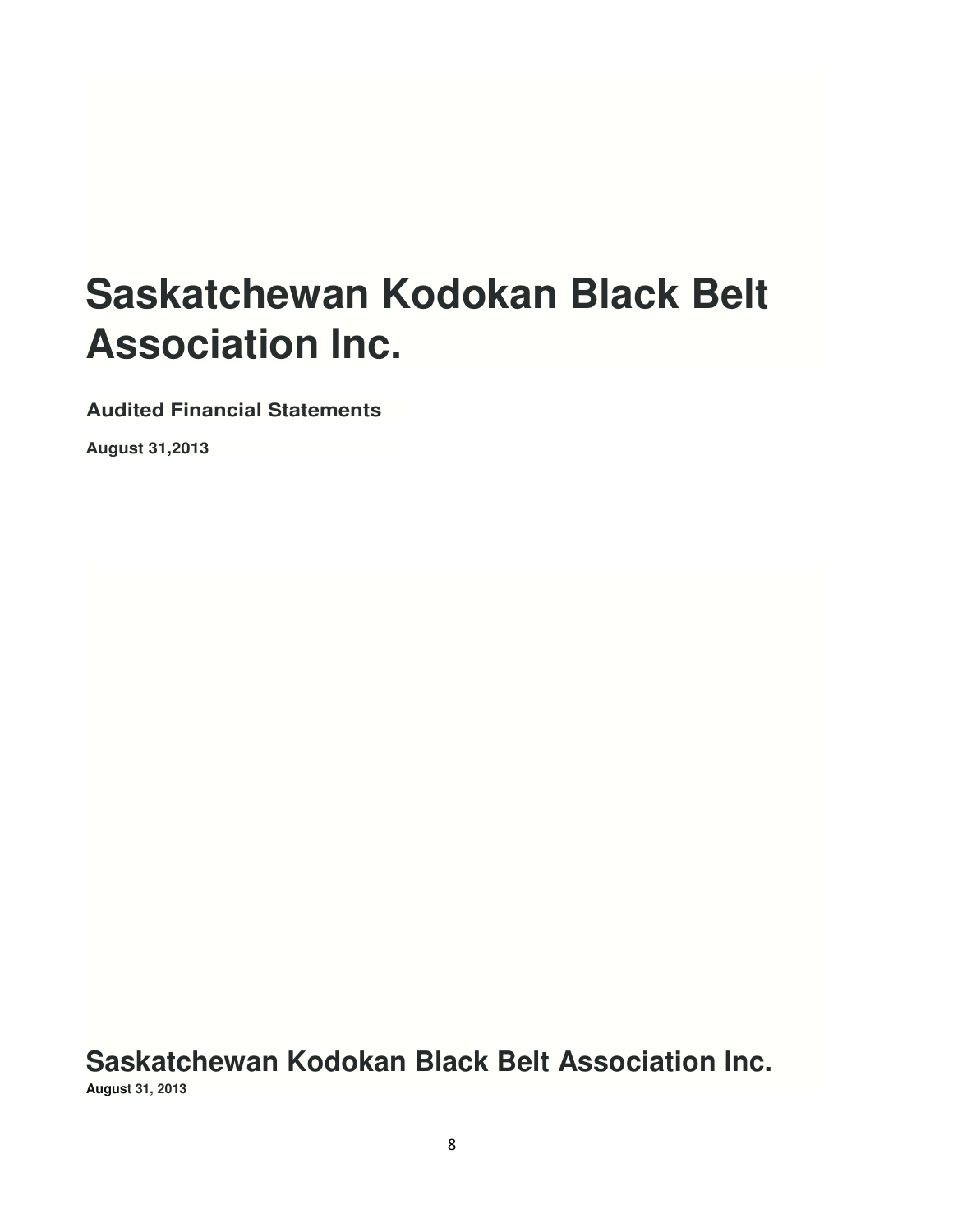#### **Financial Statements**

| Auditors' Report                       |  |
|----------------------------------------|--|
| <b>Statement of Financial Position</b> |  |
|                                        |  |
| <b>Statement of Operations</b>         |  |
| Statement of Unrestricted Net Assets   |  |
| Statement of Cash Flows                |  |
| Notes to the Financial Statements      |  |
| Schedules                              |  |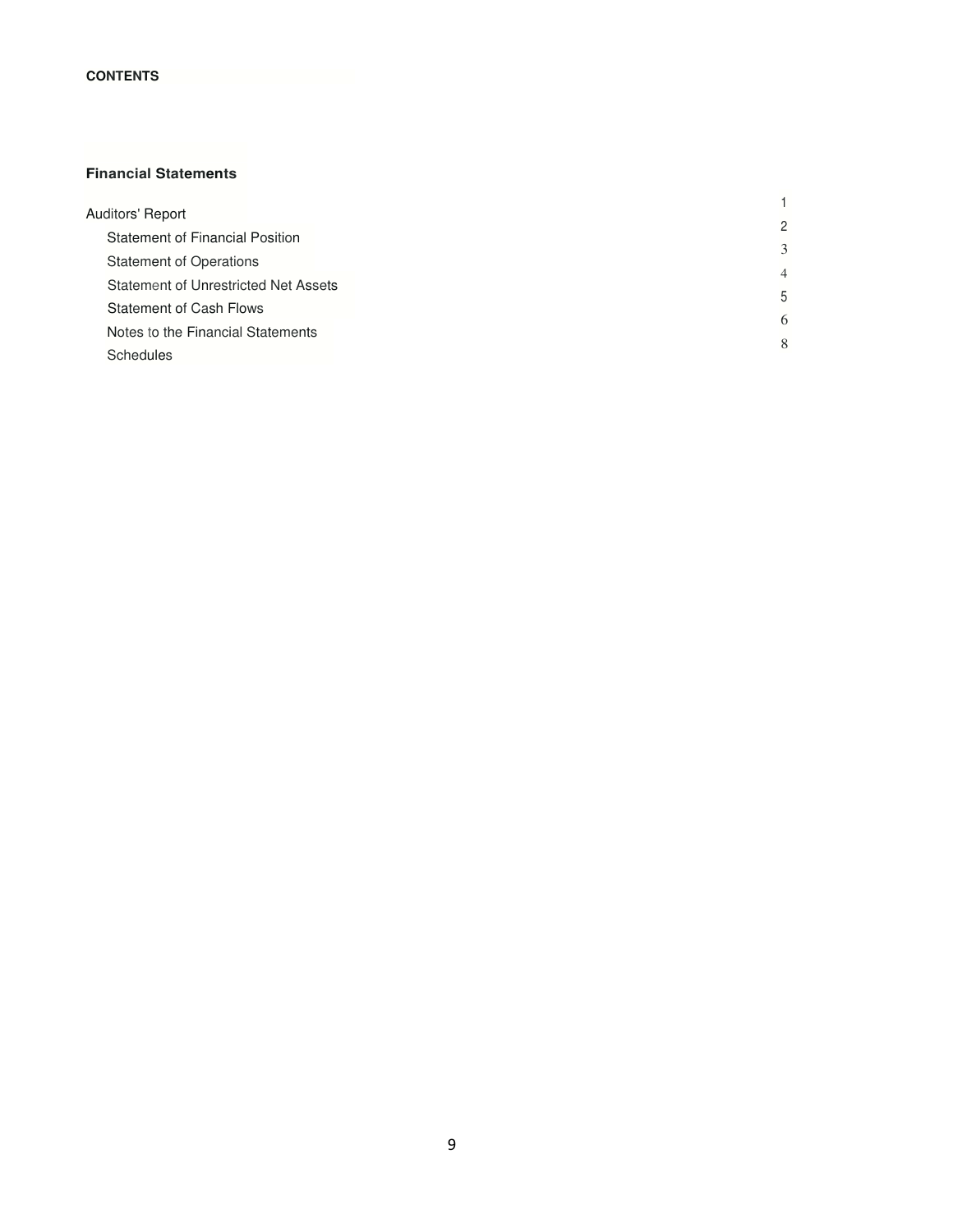### **FRANK E. GARRETT BBA, CMA** 2211 SMITH STREET

### **Independent Auditors' Report**

\_\_\_\_\_\_\_\_\_\_\_\_\_\_\_\_\_\_\_\_\_\_\_\_\_\_\_\_\_\_\_\_\_\_\_\_\_\_\_\_\_\_\_\_\_\_\_\_\_\_\_\_\_\_\_\_\_\_\_\_\_\_\_

To the Members of **Saskatchewan Kodokan Black Belt Association Inc.** 

We have audited the accompanying financial statements of Saskatchewan Kodokan Black Belt Association Inc., which comprise the statements of financial position as at August 31, 2013 and the statements of Operations, unrestricted net assets and cash flows for the period then and the summary of significant accounting policies and other explanatory information.

#### **Managements Responsibility**

Management is responsible for the preparation and fair presentation of these financial statements in accordance with Canadian Accounting Standards for Not-For-Profit and for such internal control as management determines necessary to enable preparation of financial statements that are free from material misstatement, whether due to fraud or error.

#### **Auditor's Responsibility**

Our responsibility is to express an opinion on these financial statements based on our audits. We conducted our audits in accordance with Canadian Generally Accepted Auditing Standards. Those standards require that we comply with ethical requirements and plan and perform the audits to obtain reasonable assurance about whether the financial statements are free from material misstatement.

An audit involves performing procedures to obtain audit evidence about amounts and disclosures in the financial statements. The procedures selected depend on the auditor's judgment, including the assessment of the risks of material misstatement of the financial statements, whether due to fraud or error. In making those risk assessments, the auditor considers internal control relevant to the entity's preparation and fair presentation of the financial statements in order to design audit procedures that are appropriate in the circumstances, but not for the purpose of expressing an opinion on the effectiveness of the entity's internal control. An audit also includes evaluating the appropriateness of the accounting policies used and the reasonableness of accounting estimates made by management, as well as evaluating the overall presentation of the financial statements, We believe that the audit evidence we have obtained in our audits is sufficient an appropriate to provide basis for our audit opinion.

#### **Opinion**

In our opinion, these financial statements present fairly, in all material respects, the financial position of the organization as at August 31, 2013 and the results of its operations and cash flows for the period ended August 31, 2013 in accordance with Canadian Accounting Standards for Not-For-Profit organizations.

#### Comparative Information

Without modifying our opinion, we draw attention to note 2 to the financial statements, which describes that Saskatchewan Kodokan Black Belt Association Inc. adopted Canadian Accounting Standards for Not-For -Profit organizations on August 31, 2013 with a transition date of September 1 2012. We were not engaged to report on the comparative restated information, and as such, it is unaudited.

Regina, Saskatchewan

Frank E. Garrett, Certified Management Accountant

October 7,2013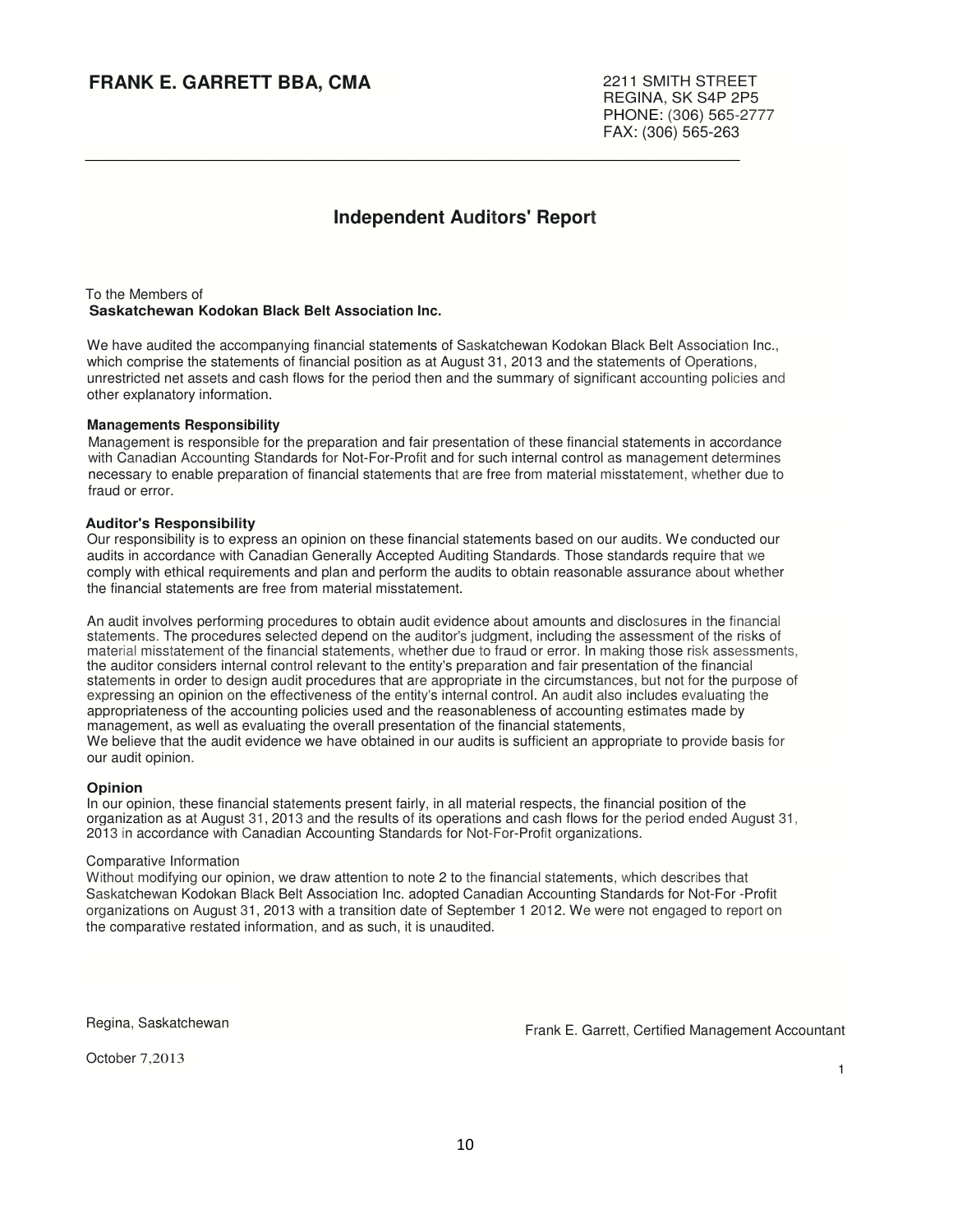#### **Statement of Financial Position**

#### **Year Ended August 31, 2013**

**(with comparative figures at August 31, 2012)** 

| 2013      | 2012              | Sept 1,2012 |
|-----------|-------------------|-------------|
|           |                   |             |
|           |                   |             |
| \$143,562 | \$124,210         | \$157,429   |
| 157,757   | 157,757           | 56,883      |
| 4,580     | 3,692             | 5,846       |
| 2,429     | 3,101             | 10,897      |
| \$308,328 | \$288,760         | s 231,055   |
| \$2,212   | \$2,854<br>20,000 | \$3,390     |
| \$2,212   | \$22,854          | \$3,390     |
|           |                   |             |
| \$306,116 | \$265,906         |             |
| \$308,328 | \$288,760         | \$3,390     |
|           |                   |             |

**Approved on Behalf of the Board:**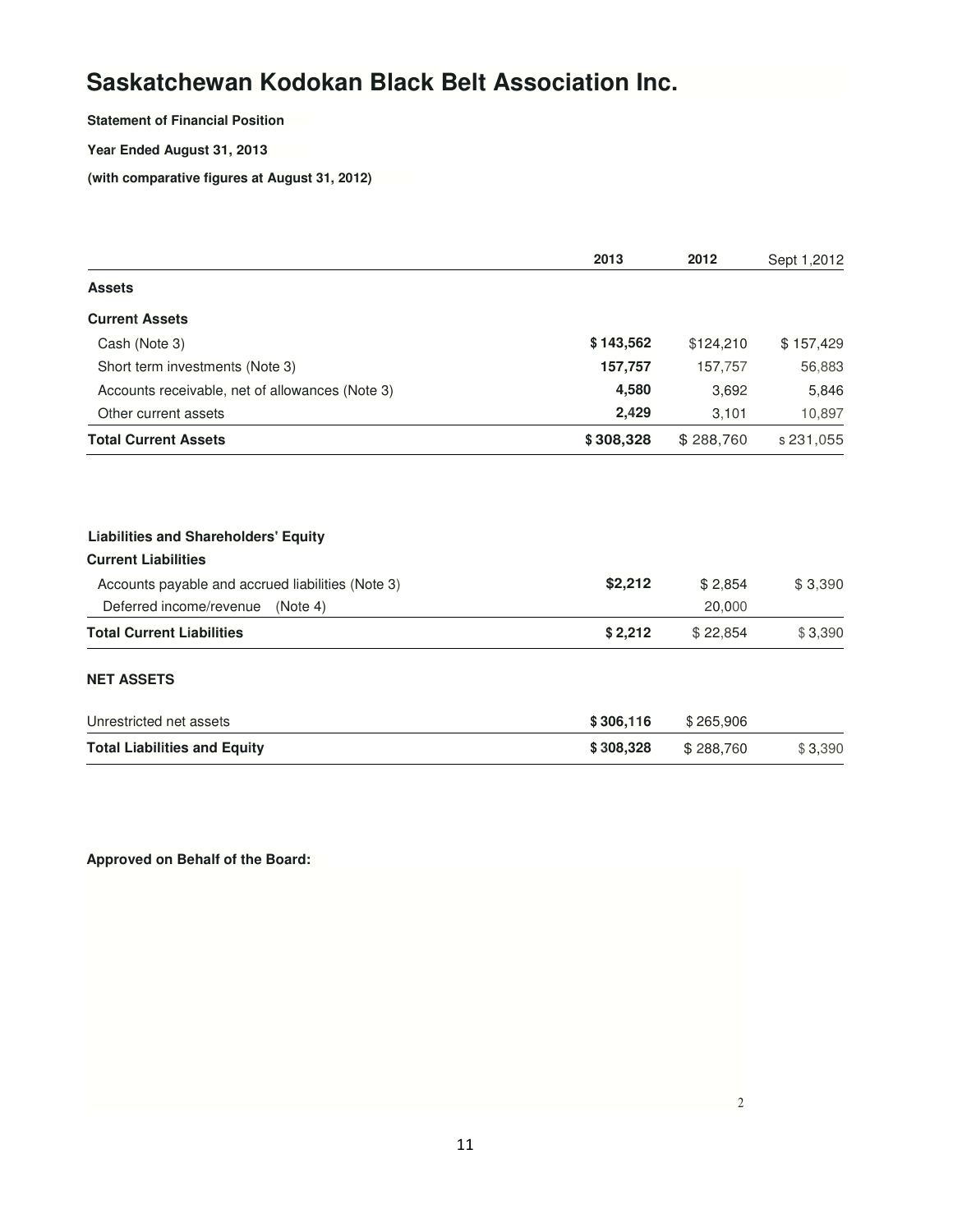#### **Statement of Operations**

#### **Year Ended August 31,2013**

**(with comparative figures at August 31, 2012)** 

|                                                         | 2013      | 2012      |
|---------------------------------------------------------|-----------|-----------|
| <b>Revenue</b>                                          |           |           |
| Sask Lotteries Trust Fund, Sports Division (Schedule 1) | \$202,700 | \$192,494 |
| Self Help Revenue (Schedule 2)                          | 73,431    | 78,590    |
| Athletes Contribution (Schedule 3)                      | 50,758    | 48,526    |
| Interest                                                | 1,932     | 1,823     |
| <b>Total revenue</b>                                    | \$328,821 | \$321,433 |
| Cost of goods sold                                      |           |           |
| <b>Operating expenses</b>                               |           |           |
| Participation (Schedule 4)                              | \$48,462  | \$50,477  |
| Administration (Schedule 5)                             | 9,708     | 9,058     |
| Other operating expenses (Schedule 6)                   | 11,131    | 29,850    |
| Capacity/Interaction (Schedule 7)                       | 18,671    | 12,665    |
| Excellence (Schedule 8)                                 | 167,839   | 172,301   |
| Categorical grants (Schedule 9)                         | 32,800    | 8,841     |
| <b>Total operating expenses</b>                         | \$288,611 | \$283,192 |
| <b>EXCESS OF REVENUE OVER EXPENSE</b>                   | \$40,210  | \$38,241  |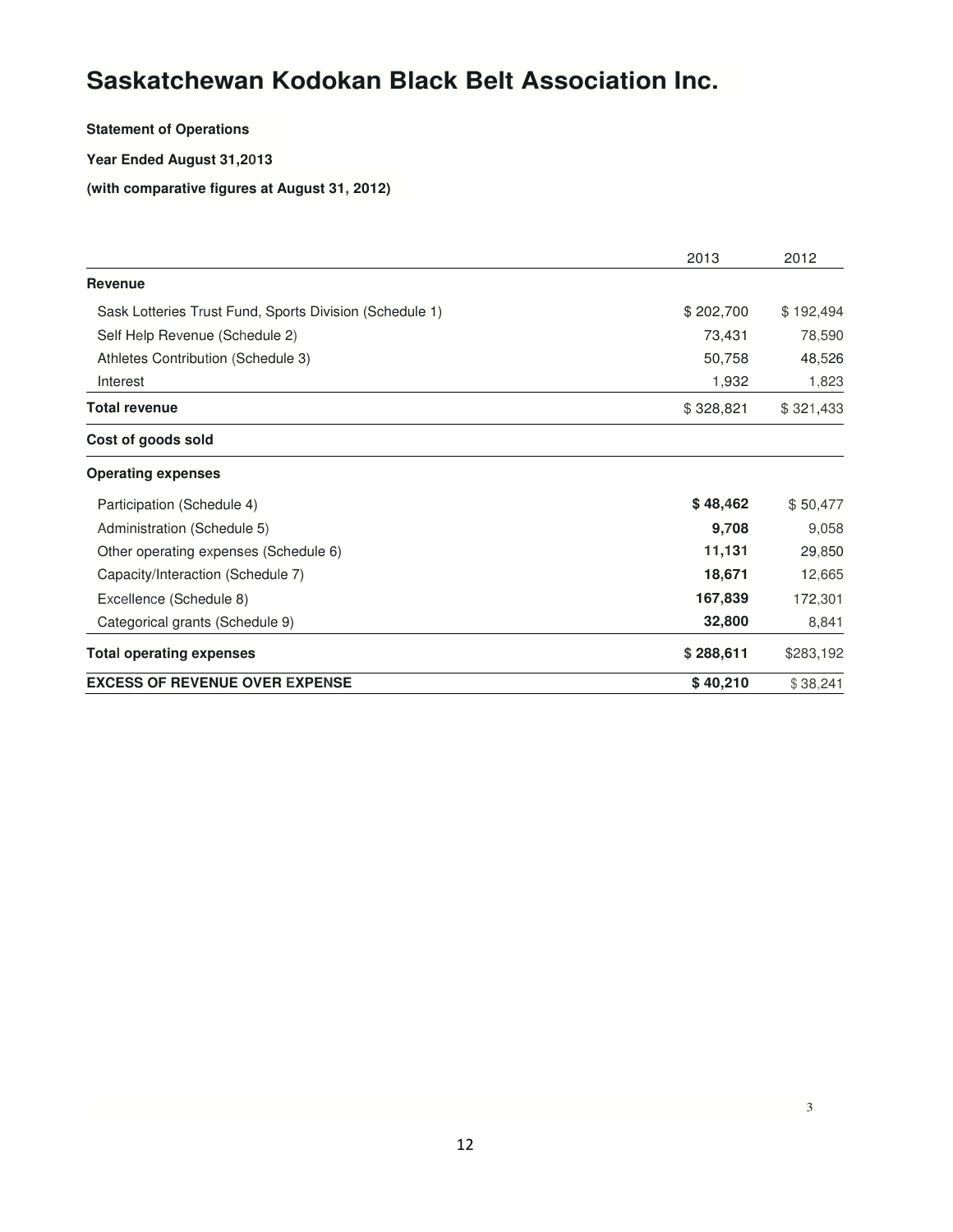#### **Statement of Unrestricted Net Assets**

#### **Year Ended August 31,2013**

**(with comparative figures at August 31,2012)** 

|                                            | 2013      | 2012      |
|--------------------------------------------|-----------|-----------|
| UNRESTRICTED NET ASSETS, beginning of year | \$265,906 | \$227,665 |
| Excess of Revenue over Expense             | 40.210    | 38.241    |
| UNRESTRICTED NET ASSETS, end of year       | \$306,116 | \$265,90  |

The accompanying notes are an integraof these financial statements.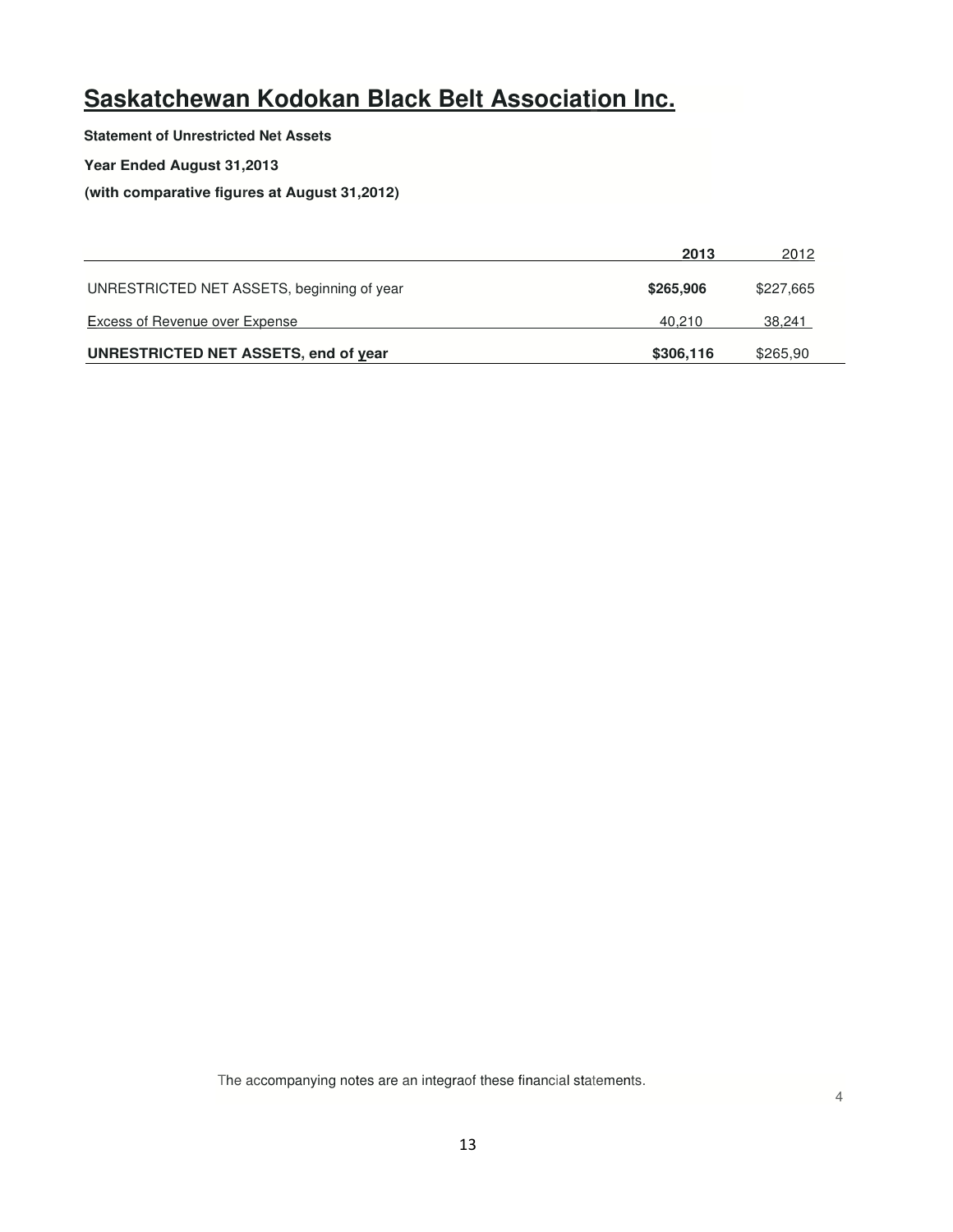#### **Statement of Cash Flows**

|                                                     | 2013      | 2012      |
|-----------------------------------------------------|-----------|-----------|
| <b>CASH FLOWS FROM OPERATING ACTIVITIES:</b>        |           |           |
| Net income (loss) for the period                    | \$40,209  | \$38,241  |
| Prepaid expenses                                    | 672       | 7,796     |
| Accrued interest receivable                         | (538)     | 100       |
| Accounts receivable                                 | (620)     | 1,935     |
| <b>GST Receivable</b>                               | 270       | 119       |
| Accounts payable                                    | (641)     | (536)     |
| Deferred grant revenue                              | (20,000)  | 20,000    |
|                                                     | 19,352    | 67,655    |
| Net increase (decreases) in cash                    | 19,352    | 67,655    |
| CASH AND CASH EQUIVALENTS, beginning of year        | 281,967   | 214,312   |
| CASH AND CASH EQUIVALENTS, end of year              | \$301,319 | \$281,967 |
| Cash and cash equivalents consist of the following: |           |           |

| Cash                   | \$143,562 | \$124.210 |
|------------------------|-----------|-----------|
| Short term investments | 157.757   | 157,757   |
|                        | \$301.319 | \$281,967 |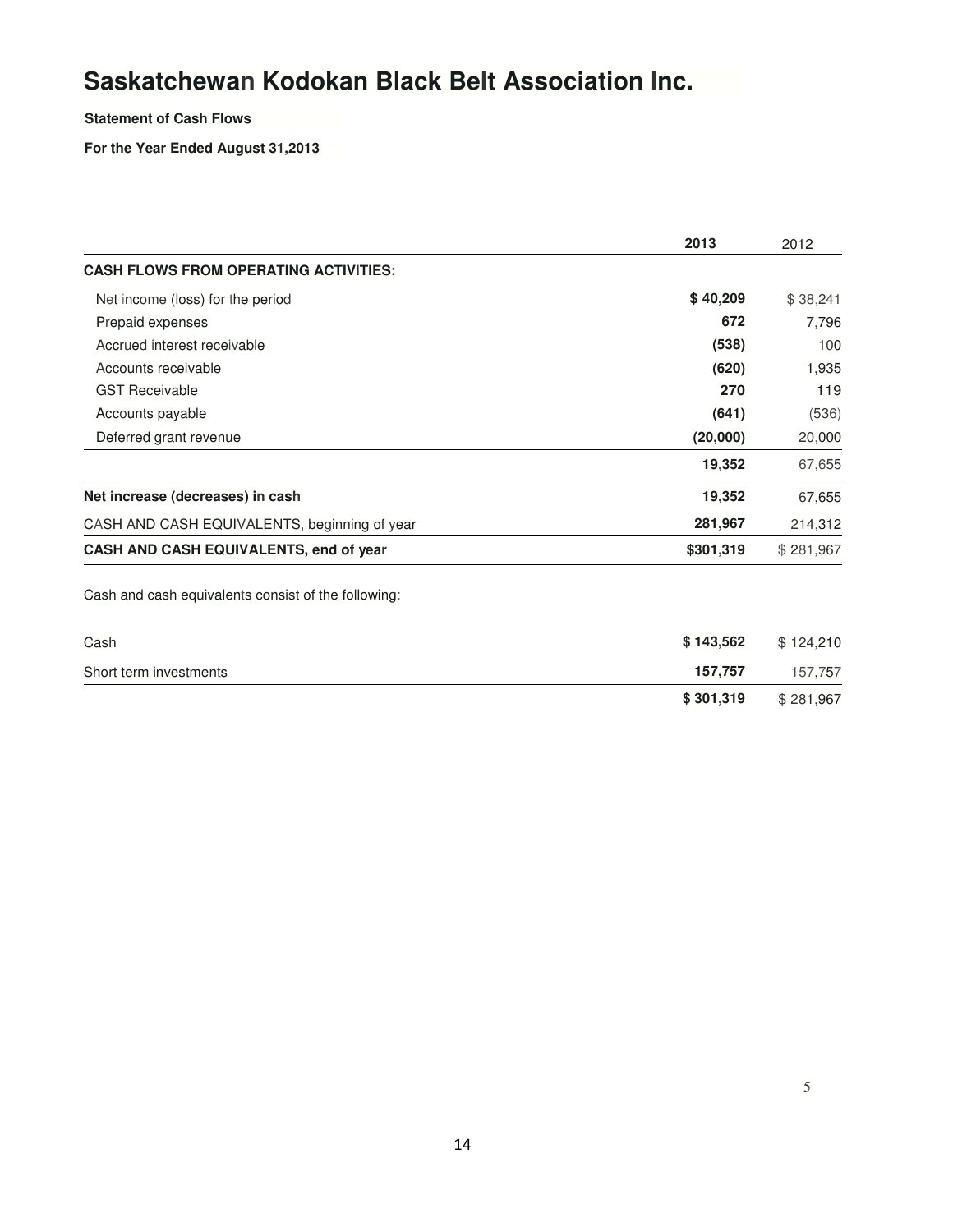#### **Notes to the Financial Statements**

**For the Year Ended August 31, 2013** 

#### **1. Purpose of the Organization**

Saskatchewan Kodokan Black Belt Association Inc. (operation as Judo Saskatchewan) is a Provincial Sport Governing Body, dedicated to the promotion of Judo for all and the development of competitive excellence. Saskatchewan Kodokan Black Belt Association Inc. was incorporated and is continued under the Non-Profit Corporations Act of Saskatchewan, and has accordingly claimed exemption to any income taxes on income reported.

#### **2. Adoption of Accounting Standards for Not-for-Profit Organizations**

These financial statements are prepared in accordance with Part III of the CICA Accounting Handbook.

The CICA's first reporting period using Part III is for the year end August 31, 2013. As a result, the date of transition to Part III is September 1, 2012. The CICA presented financial statements under its previous Canadian Generally Accepted Accounting Principles annually to August 31st of each fiscal year up to, and including August 31,2013.

#### **3. Significant Accounting Policies**

#### a) Use of Estimates

The preparation of the financial statements in conformity with Canadian Accounting Standards for Not-For-Profit Organizations requires management to make estimates and assumptions that affect reported amounts of assets and liabilities at the date of the financial statements and the reported amounts of revenues and expenses during the year. Actual results could differ from those estimates.

b) Cash

Cash is comprised of funds in the bank chequing account.

#### c) Short Term Investments

Investments are classed as short term investments and are carried at fair market value.

#### *d)* Revenue Recognition

Grant revenue is recorded in the period in which the grant pertains. Grants received in advance are deferred. Grants received for specific programs or projects are recognized as revenue as the related costs are incurred. Program grants pertaining to prior years that remain unused may be required to be refunded to the sponsor.

#### e) Financial lnstruments

The organization has financial instruments consisting of accounts receivable and payable. The carrying value of these financial instruments approximates fair value due to their short nature.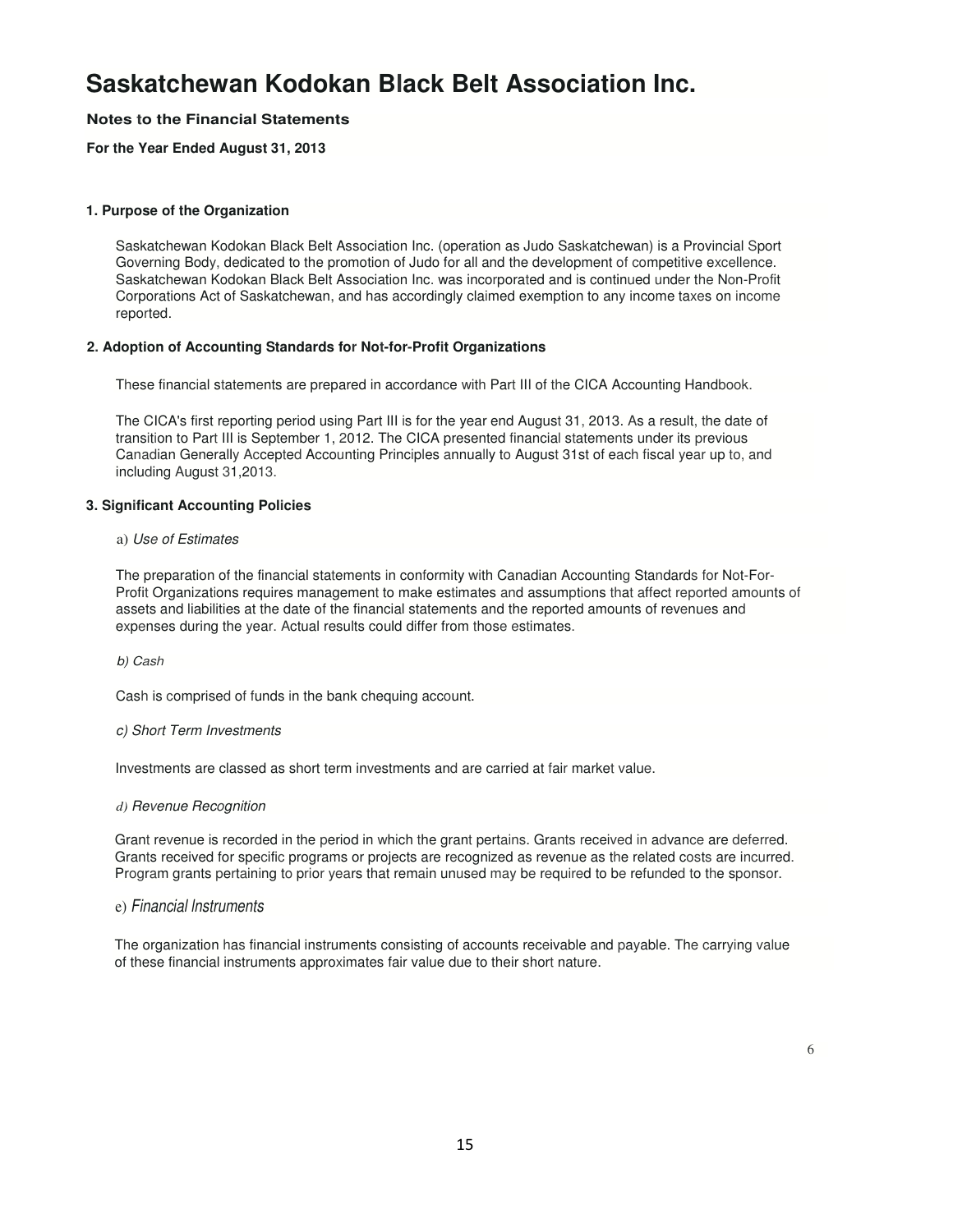#### **Notes to the Financial Statements**

#### **For the Year Ended August 31, 2013**

#### f) Measurement Uncertainty

The preparation of the financial statements in accordance with Canadian Accounting Standards for Not-For-Profit Organizations requires management to make estimates and assumptions that affect the reported amounts of assets and liabilities and disclosure of contingent liabilities at the date of the financial statements and the reported amounts of revenues and expenses during the period then ended. Actual results could differ from those estimates. Significant areas requiring the use the management estimates relate to the determination of the collectible amount of accounts receivable and the amounts recorded as accrued liabilities.

#### **4. Deferred Grant Revenue**

During the 2012/2013 fiscal year, the organization recognized the \$20,000 as income from the Saskatchewan Lotteries Trust Fund for expenditures related to the High Performance Coach Capacity Grant. These expenditures have occurred in this fiscal year.

#### **5. Fundraising/Sales**

Fundraising/sales revenues reported on Schedule 2 of the financial statement are shown at net and include the following.

| Sportswear Revenue              | \$832   |
|---------------------------------|---------|
| Other Sales Revenue             | 84      |
| Sportswear Expenditures         | (1181)  |
| <b>Team Uniform Expenditure</b> | 104     |
| <b>Total Revenue</b>            | \$(161) |
|                                 |         |

#### **6. Economic Dependence**

Saskatchewan Kodokan Black Belt Association Inc. currently receives significant revenue in grants from Saskatchewan Lotteries Trust Fund for Sport, Culture, and Recreation. As a result, the organization is dependent upon the continuation of these grants to maintain operations at their current level.

#### **7. Comparative Figures**

Certain comparative figures have been reclassified to conform with the presentation adopted in the current year.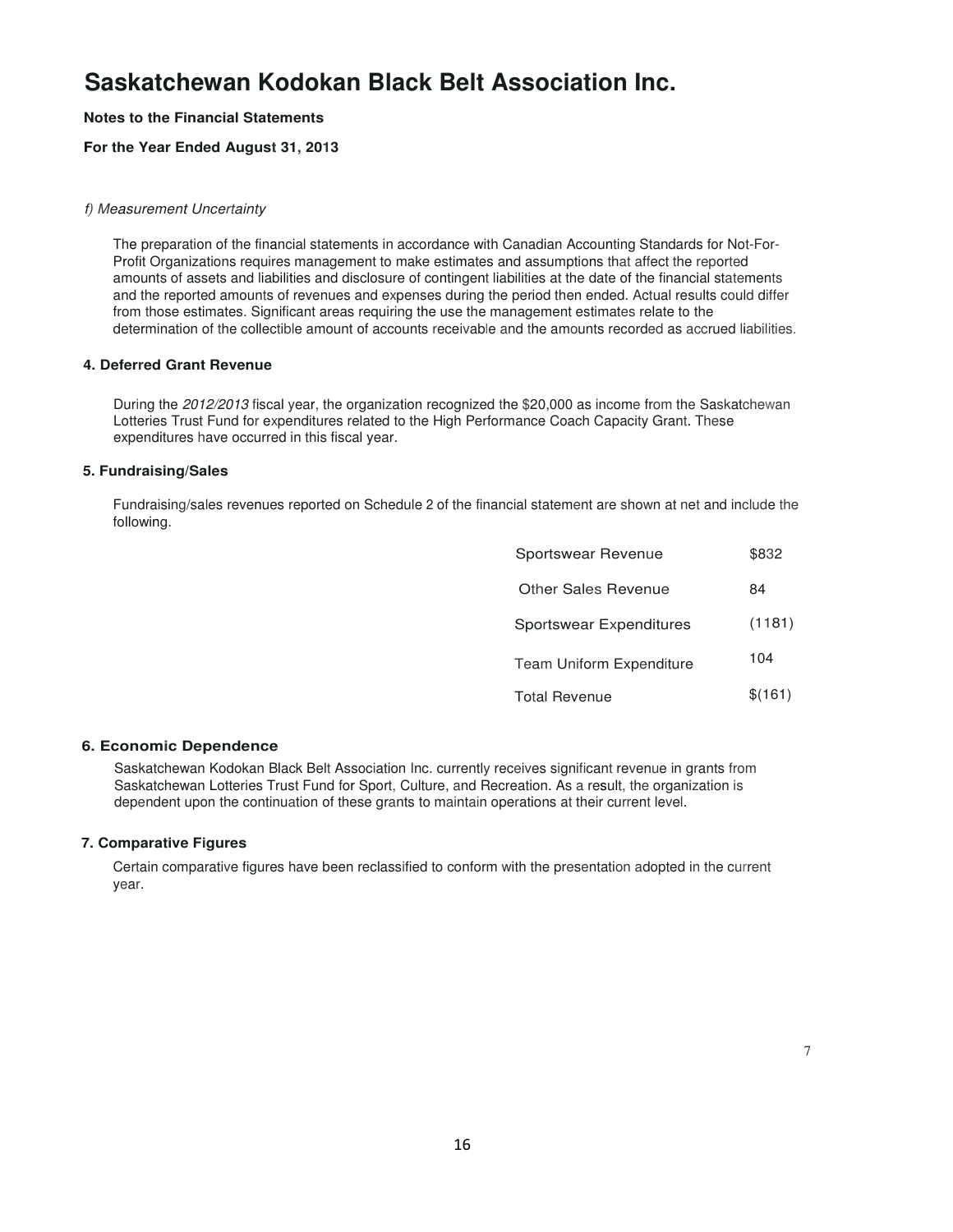#### **Schedule of Revenues**

|                                                        | 2013      | 2012      |
|--------------------------------------------------------|-----------|-----------|
| Schedule 1 - Sask Lotteries Trust Fund, Sport Division |           |           |
| <b>Annual Funding</b>                                  | \$129,900 | \$126,033 |
| Membership Assistance Program                          | 20,300    | 18,600    |
| Hosting                                                | 2,500     | 2,316     |
| <b>Future Best</b>                                     | 10,000    | 6,525     |
| High Performance Coach Grant                           | 40,000    | 39,020    |
| <b>Total</b>                                           | \$202,700 | \$192,494 |
|                                                        |           |           |
|                                                        |           |           |
|                                                        | 2013      | 2012      |
| <b>Schedule 2 - Self Help Revenue</b>                  |           |           |
| Membership Fees                                        | \$32,630  | \$34,805  |
| <b>Training Camps</b>                                  | 39,128    | 32,272    |
| Donations                                              |           | 350       |

| Miscellaneous                    |          | 870      |
|----------------------------------|----------|----------|
| <b>Tournament Fees</b>           | 1,834    | 1.322    |
| Fundraising/Sales (net) (Note 5) | (161)    | 9,494    |
| <b>Total</b>                     | \$73.431 | \$78,590 |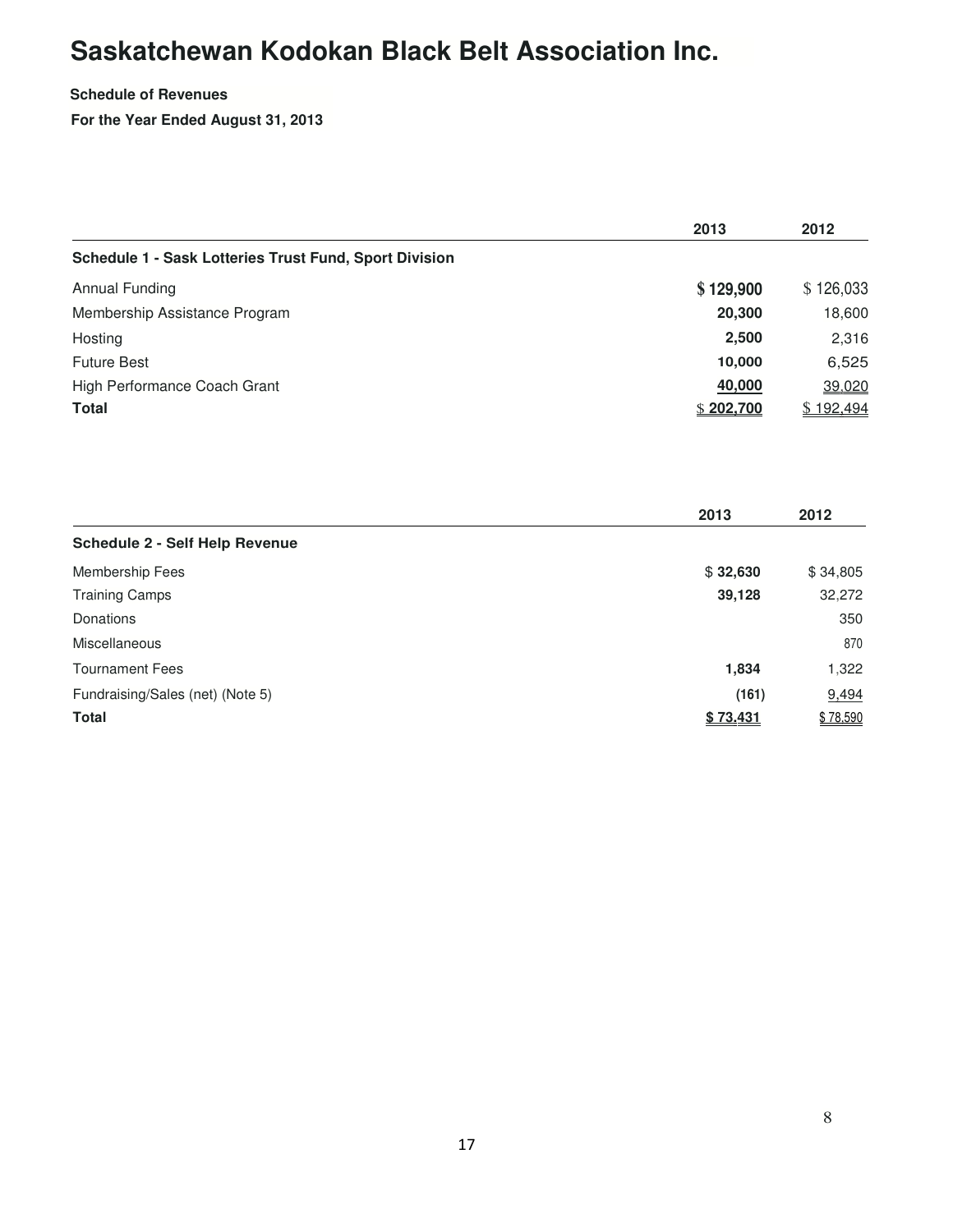#### **Schedule of Revenues**

|                                                              | 2013             | 2012          |
|--------------------------------------------------------------|------------------|---------------|
| <b>Schedule 3 - Athlete Contribution (Self-Help Revenue)</b> |                  |               |
| Abbotsford                                                   | \$3,895          | $\mathcal{S}$ |
| Edmonton International                                       |                  | 1,970         |
| <b>Nationals</b>                                             | 14,013           | ٠             |
| <b>Junior Nationals</b>                                      |                  | 19,880        |
| Ontario Open                                                 | 7,000            | 8,838         |
| Pacific International                                        | 11,100           | 3,956         |
| Quebec Open                                                  | 2,400            | 4,697         |
| Winnipeg Inner City                                          | 7,875            | 5,255         |
| Senior Nationals Competition                                 |                  | 2,106         |
| <b>Grading Board Fees</b>                                    | 2,100            | 1,300         |
| <b>Miscellaneous</b>                                         |                  | 870           |
| <b>Exceptional Needs Project</b>                             | 2,375            |               |
| Total                                                        | <u>\$ 50,758</u> | \$48,526      |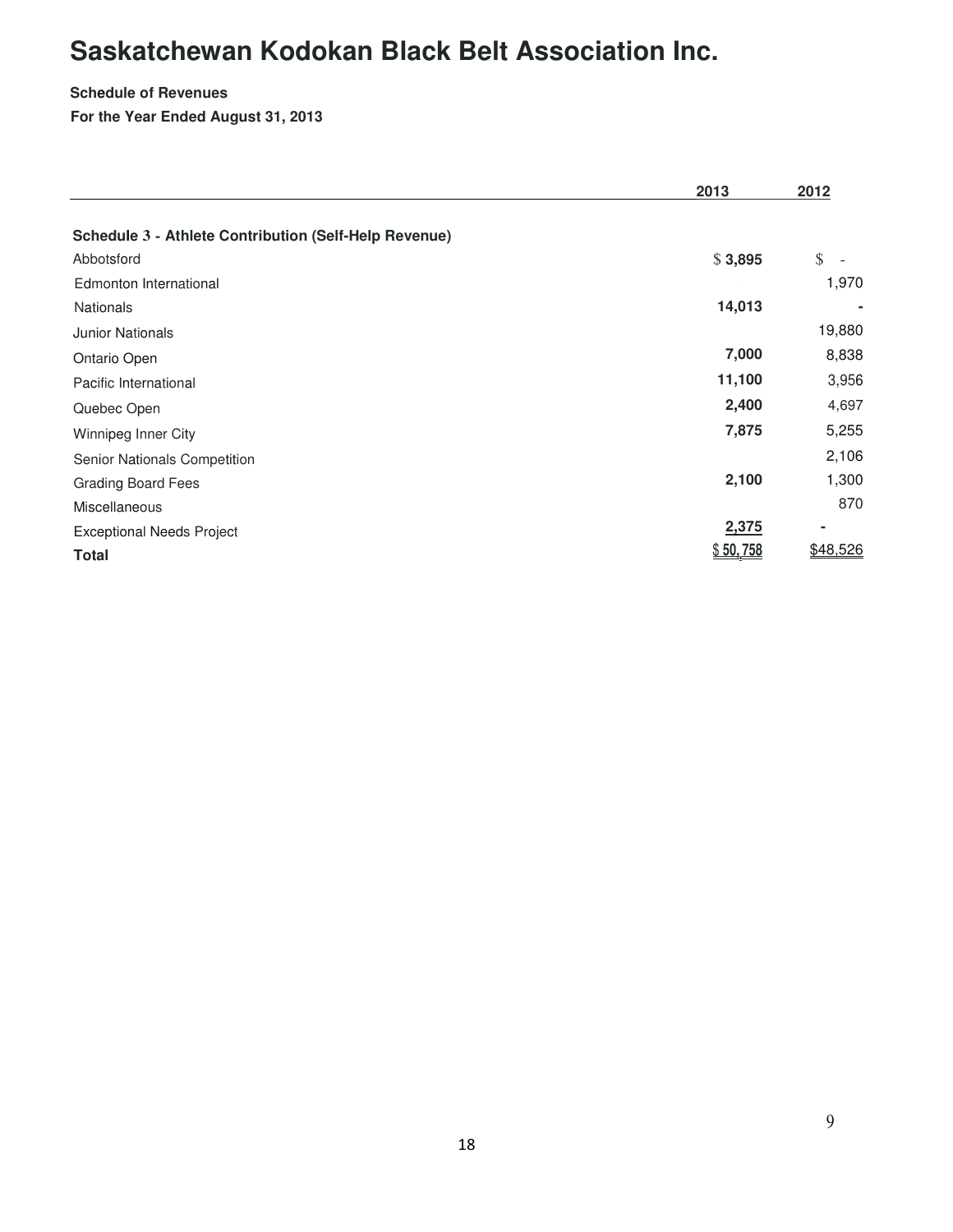#### **Schedule of Expenses**

|                                      | 2013            | 2012     |
|--------------------------------------|-----------------|----------|
| <b>Schedule 4 - Participation</b>    |                 |          |
| <b>Athlete Development</b>           |                 |          |
| Introductory programs                | \$26,067        | \$23,997 |
| Equipment                            |                 | 10,796   |
| <b>Target Initiatives</b>            | 3,880           | 2,728    |
| Committees - Grading Board           | 3,845           | 3,233    |
| <b>Coaching Development</b>          |                 |          |
| Travel                               | 3,224           | 4,103    |
| Clinics and professional development | 5,672           | 4,813    |
| <b>Officials Development</b>         |                 |          |
| Clinics                              | 579             | 702      |
| <b>Technical Materials</b>           | 135             | 105      |
| Developmental Program                | 5,060           |          |
| Total                                | <u>\$48,462</u> | \$50,477 |

|                                              | 2013     | 2012     |
|----------------------------------------------|----------|----------|
| <b>Schedule 5 - Administration</b>           |          |          |
| Audit                                        | \$2,150  | \$2,150  |
| Insurance                                    | 5,160    | 5,899    |
| Office Operations                            | 2.398    | 1,009    |
| <b>Total</b>                                 | \$9.708  | \$9,058  |
|                                              | 2013     | 2012     |
| <b>Schedule 6 - Other Operating Expenses</b> |          |          |
| Non Profit Corporation Fees                  | \$10     | \$       |
| <b>National Dues</b>                         | 11,020   |          |
| Other Membership Fees                        | 101      | 11.250   |
| <b>Total</b>                                 | \$11,131 | \$11,250 |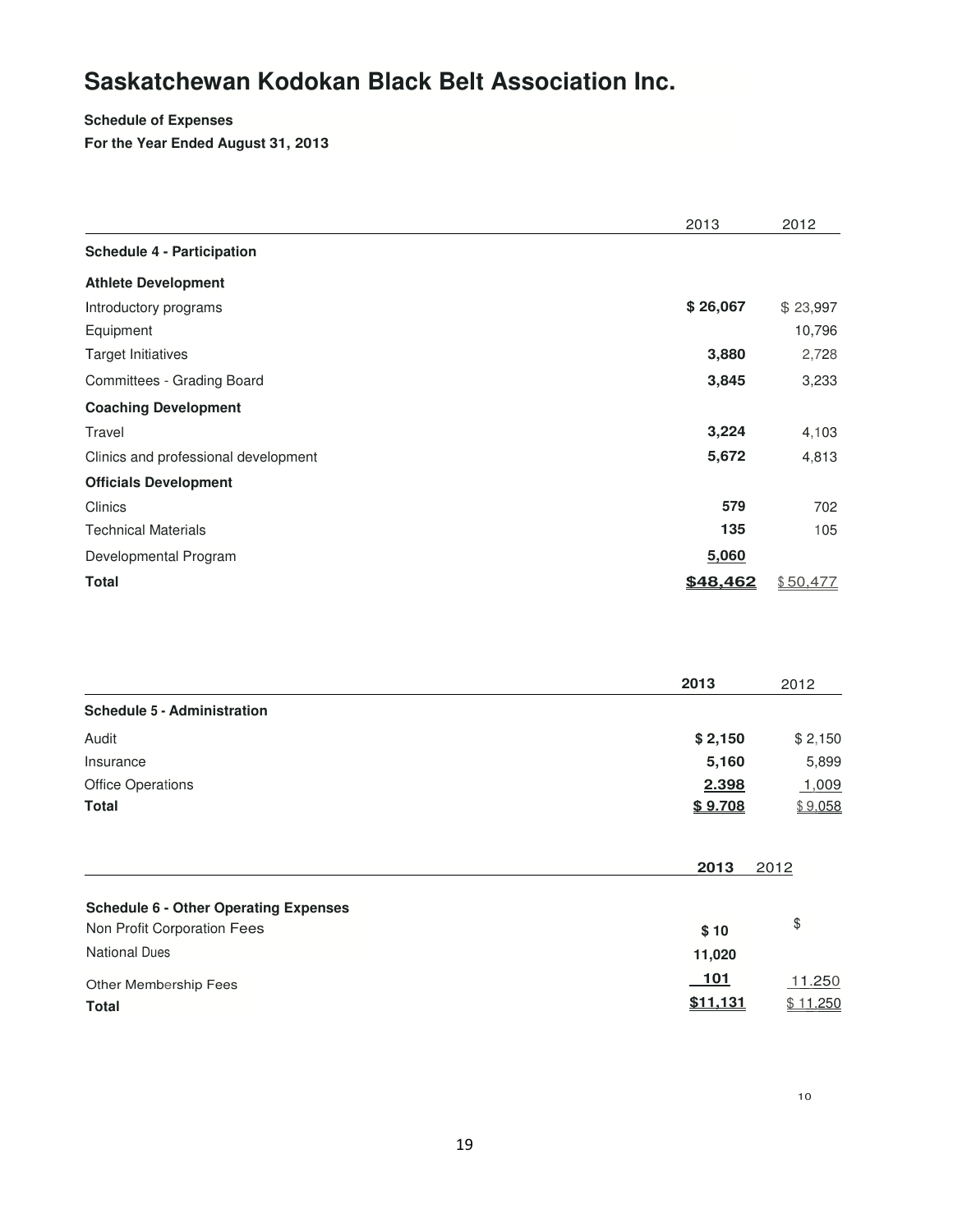#### **Schedule of Expenses**

|                                   | 2013      | 2012     |
|-----------------------------------|-----------|----------|
| Schedule 7 - Capacity/Interaction |           |          |
| Promotion                         | \$1,125   | \$1,852  |
| <b>Exceptional needs Project</b>  | 10,643    | 5,668    |
| Volunteer/Staff Recognition       | 1,500     | 1,500    |
| Conferences and Symposiums        |           | 292      |
| Meetings (Board, Committee, AGM)  | 5,403     | 3,353    |
| Total                             | \$.18,671 | \$12,665 |

|                                                        | 2013      | 2012      |
|--------------------------------------------------------|-----------|-----------|
| <b>Schedule 8 - Excellence</b>                         |           |           |
| <b>Athlete Development</b>                             |           |           |
| Competition                                            | \$67,195  | \$66,034  |
| Training/Athlete development                           | 6,109     | 4,426     |
| <b>Coaching Development</b>                            |           |           |
| High Performance Coaching Salary & Benefit             | 62,082    | 60,250    |
| <b>Coaching Development</b>                            | 18,803    | 30,770    |
| <b>Officials Development</b>                           | 10,564    | 10,588    |
| Athlete Assistance                                     | 3,000     |           |
| Sports Science                                         | 86        | 233       |
| Total                                                  | \$167,839 | \$172,301 |
|                                                        |           |           |
|                                                        | 2013      | 2012      |
| <b>Schedule 9 - Categorical Grants</b>                 |           |           |
| Membership Assistance Program (details in schedule 10) | \$20,300  | S 18,600  |
| Hosting                                                | 2,500     | 2,316     |
| <b>Future Best</b>                                     | 10,000    | 6.525     |
| Total                                                  | \$32.800  | \$27441   |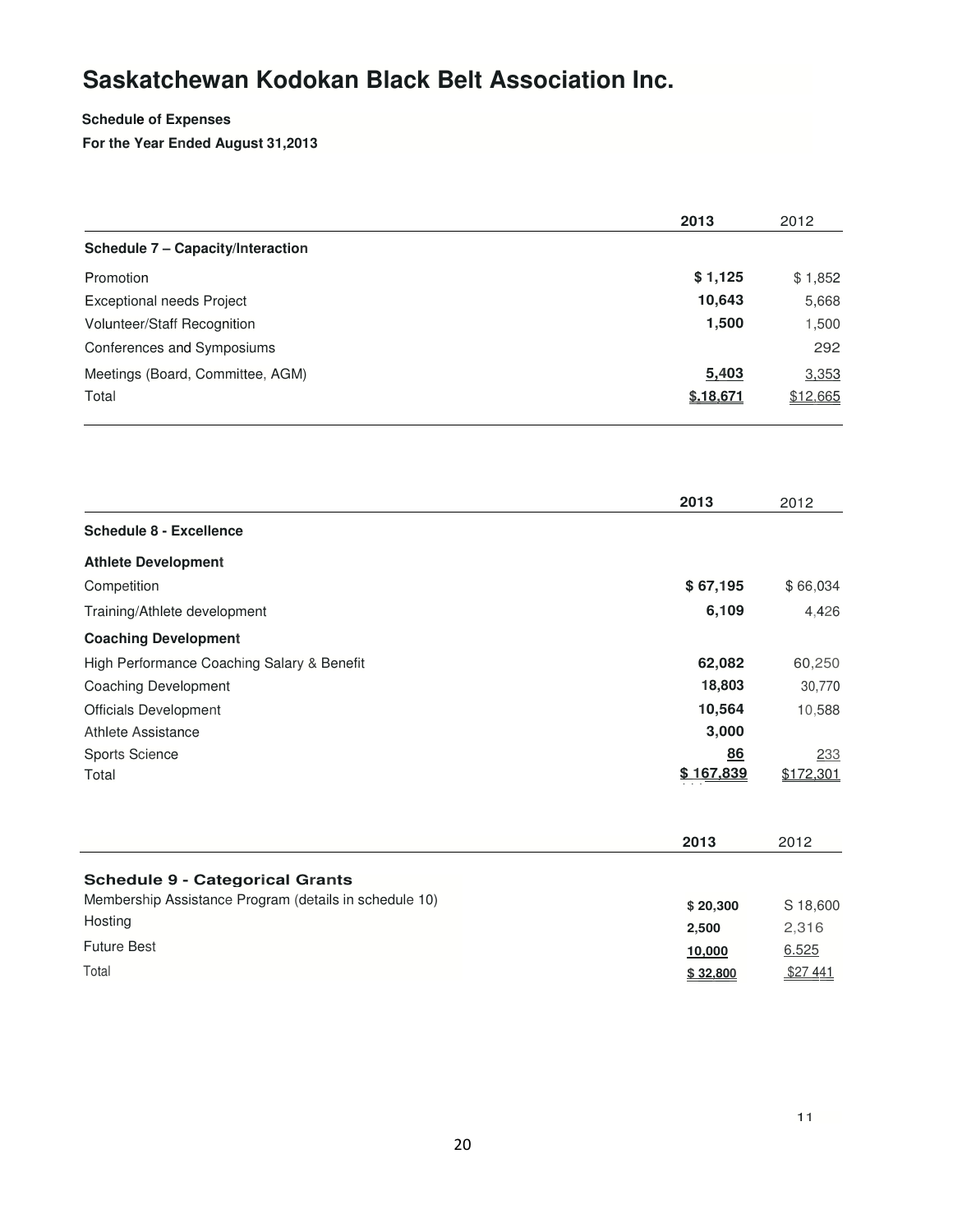**Schedule of Expenses For the Year Ended August 31, 2013** 

|                                             | 2013     | 2012     |
|---------------------------------------------|----------|----------|
| Schedule 10 - Membership Assistance Program |          |          |
| Avonhurst Judo Club                         | \$2,785  | \$1,950  |
| Vibank Judo Club                            | 1,450    | 1,850    |
| Swift Current Judo Club                     | 1,400    | 1,500    |
| Moose Jaw Judo Club                         | 2,620    | 3,000    |
| Watrous Judo Club                           | 2,159    | 2,150    |
| Senshudokan Judo Club                       | 1,461    | 3,000    |
| Regina Y Judo Club                          | 1,950    | 1,250    |
| Saskatoon Judo Club                         | 3,000    | 2,400    |
| Lloydminsler Judo Club                      | 2,235    | 1,500    |
| Prince Albert Judo Club                     | 1,240    |          |
| Total                                       | \$20,300 | \$18,600 |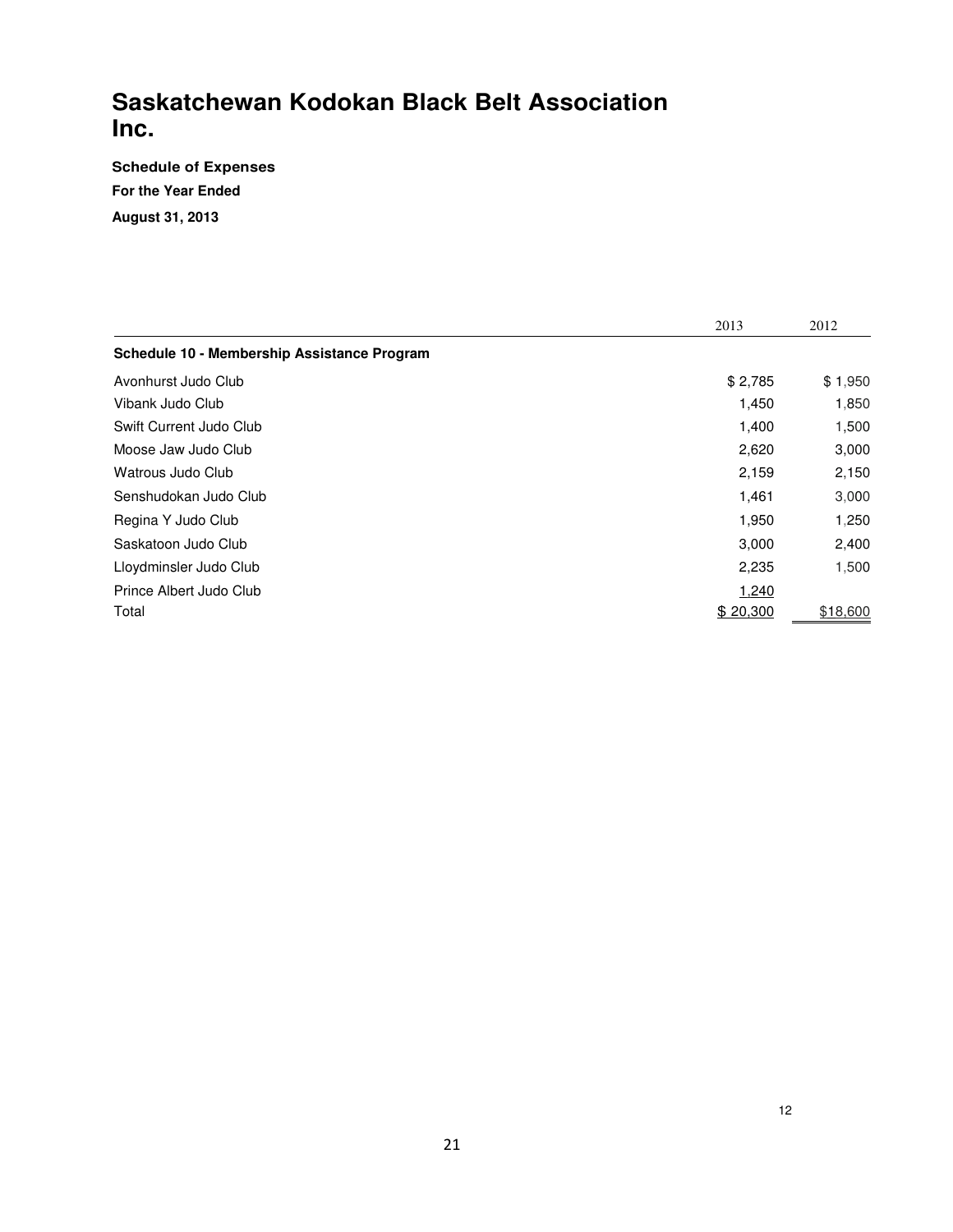# **Chair of Finance Committee Report**

Another successful year has wound up for our organization. We are now well into another exciting season.

Sask Sport has been continuing the trend of a 3% increase per year to our annual funding. For the 2012/13 season our annual funding was \$129,900.00. For the 2013/14 season funding will be \$133,800.00. MAP funding this past season was \$20,300.00 for this season funding is set at \$20,500.00.

At our budget meeting in July we approved changes the MAP grant for the 2013/14 season. The funding levels have been changed to \$70.00 per registered member to a maximum of \$4200.00 per club. Also the requirement to supply a copy of the previous year's financial statements for the club has been removed. Just a reminder application deadline is Dec.1 2013.

Over the next few months Sask Sport will be conducting their review of our organization. The outcome of this review will be the base for our funding for the next 3 year term.

I respectfully submit my report,

Greg Seib

Judo Sask Chair of Finance

### **Athlete's Rep. Report**

This past season was quite uneventful as far as athlete concerns. No issues were brought to my attention between the last AGM and this AGM. The athletes appear to be quite happy with how things are going in Judo Sask.

At the next tournament team training, the athletes will be able to vote for a new athlete's rep. Due to personal commitments I am not going to let my name stand at this time.

Please respectfully move acceptance of my report.

Nicole Dyck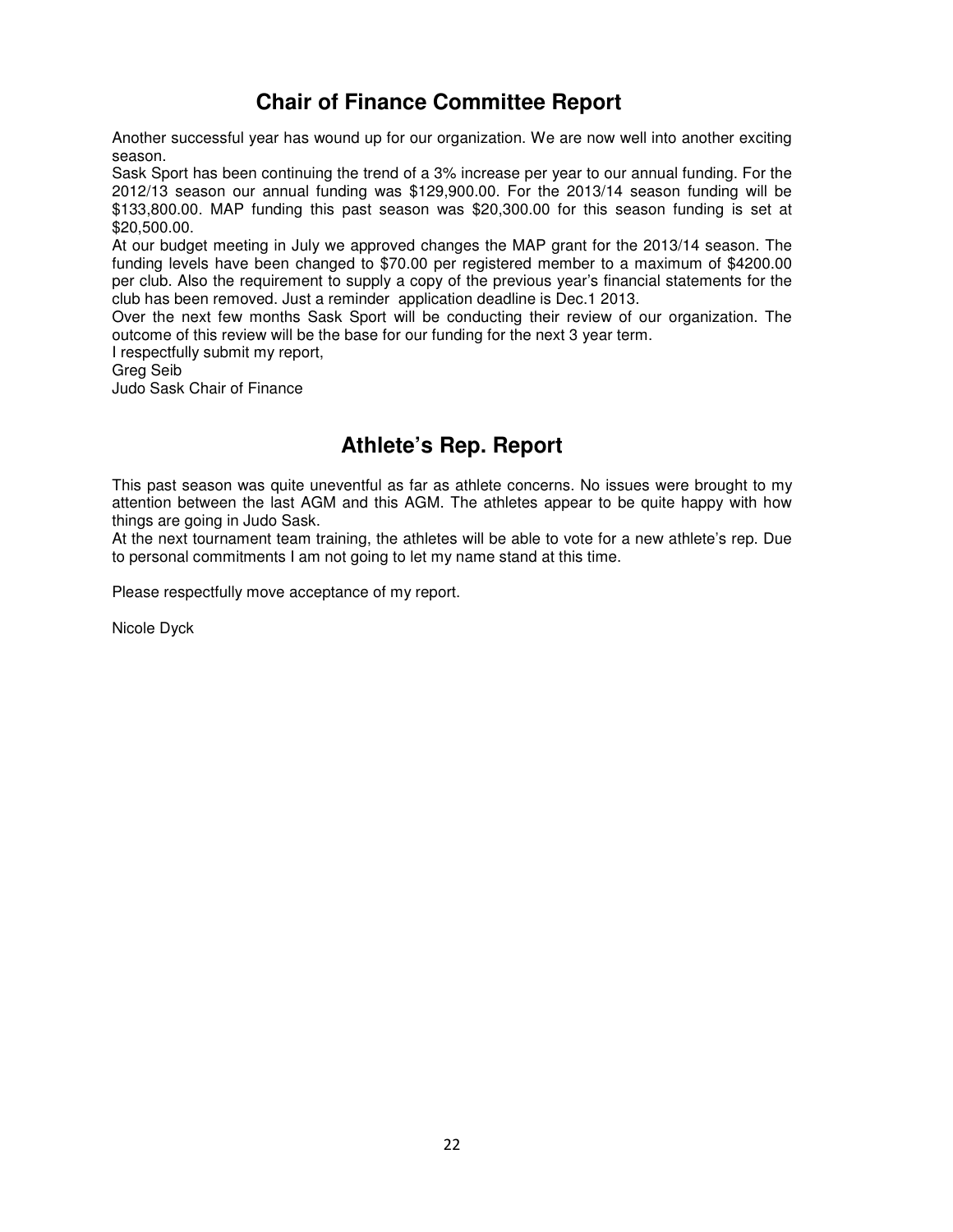# **Registrar's Report**

|                                      | 2011-2012       |                         | 2012-2013 |                |
|--------------------------------------|-----------------|-------------------------|-----------|----------------|
|                                      | <b>Mudansha</b> | Yudansha                | Mudansha  | Yudansha       |
| <b>Avonhurst (Regina)</b>            | 41              | 2                       | 59        | 3              |
| <b>Battleford</b>                    | 36              | $\overline{c}$          | 29        | 3              |
| Independent                          | 2               |                         | 1         |                |
| Ju No Ri (Watrous)                   | 40              | 8                       | 42        | 8              |
| Kenshukan (Prince Albert)            | 34              | 5                       | 32        | 5              |
| Kokoro-e (Bengough)                  |                 | $\overline{2}$          |           | $\overline{2}$ |
| Koseikan (Moose Jaw)                 | 70              | 9                       | 62        | 9              |
| Lloydminster                         | 86              | $\overline{\mathbf{4}}$ | 74        | 6              |
| <b>Melfort</b>                       | 6               | $\overline{c}$          |           |                |
| <b>Pense</b>                         | 60              | 1                       | 59        | 1              |
| <b>Prairie Spirit (Saskatoon)</b>    | 3               | $\overline{c}$          | 4         | $\overline{2}$ |
| <b>Regina Y</b>                      | 33              | 6                       | 37        | $\overline{7}$ |
| <b>South Corman Park (Saskatoon)</b> | 36              | 9                       | 29        | 9              |
| Senshudokan (Regina)                 | 57              | 3                       | 41        | 3              |
| <b>Saskatoon Y</b>                   | 74              | 13                      | 77        | 11             |
| <b>Stanley Mission</b>               | 26              | 0                       | 25        |                |
| <b>St Brieux</b>                     | $\mathbf 0$     | 1                       |           |                |
| <b>Swift Current</b>                 | 27              | 3                       | 25        | 3              |
| <b>Vibank</b>                        | 36              | 1                       | 28        |                |
| Totals                               | 667             | 77                      | 624       | 74             |
|                                      |                 | 744                     |           | 698            |

For the 2012-2013 season, seventeen clubs registered, plus one independent registration. Our membership decreased significantly. Only one club increased their membership by 10 or more.

I do not send registration files to Judo Canada until fees are received, so it is imperative that once clubs send their files to me, a cheque for the fees follows in the next day or two. Also note, registrations and fees are due 30 days prior to the AGM. This year, it has been a struggle to get pertinent registrations in on time. Therefore, when you receive your files at the beginning of the season, register your coaches, anyone who will be attending the AGM and/or running for office, and athletes who will be competing in the first tournament of the year - before the end of September. The rest of the registrations can follow later.

There were only a couple of cases where members were not registered, but competed in a tournament. I make mistakes too; one of those was my error. Otherwise, registrations were received in a timely manner. Thank you for that and keep up the good work!

I move my report as submitted,

Kate Schneider Registrar

# **Chair of Participation & Development Report**

At the 2012 Annual General Membership meeting Judo Saskatchewan did not fill the position of Chairperson for this committee. As this is a very important and required component of our existence, I filled in with much help from the past Chair, Lynn Schaan without whose guidance we would not have achieved what we did. Assistance and support also came from Ewan Beaton and Tammy Guthrie who were members of the committee. Tammy Guthrie joined the volunteer ranks and spent a great deal of time learning and assisting in the delivery of our programs. I would very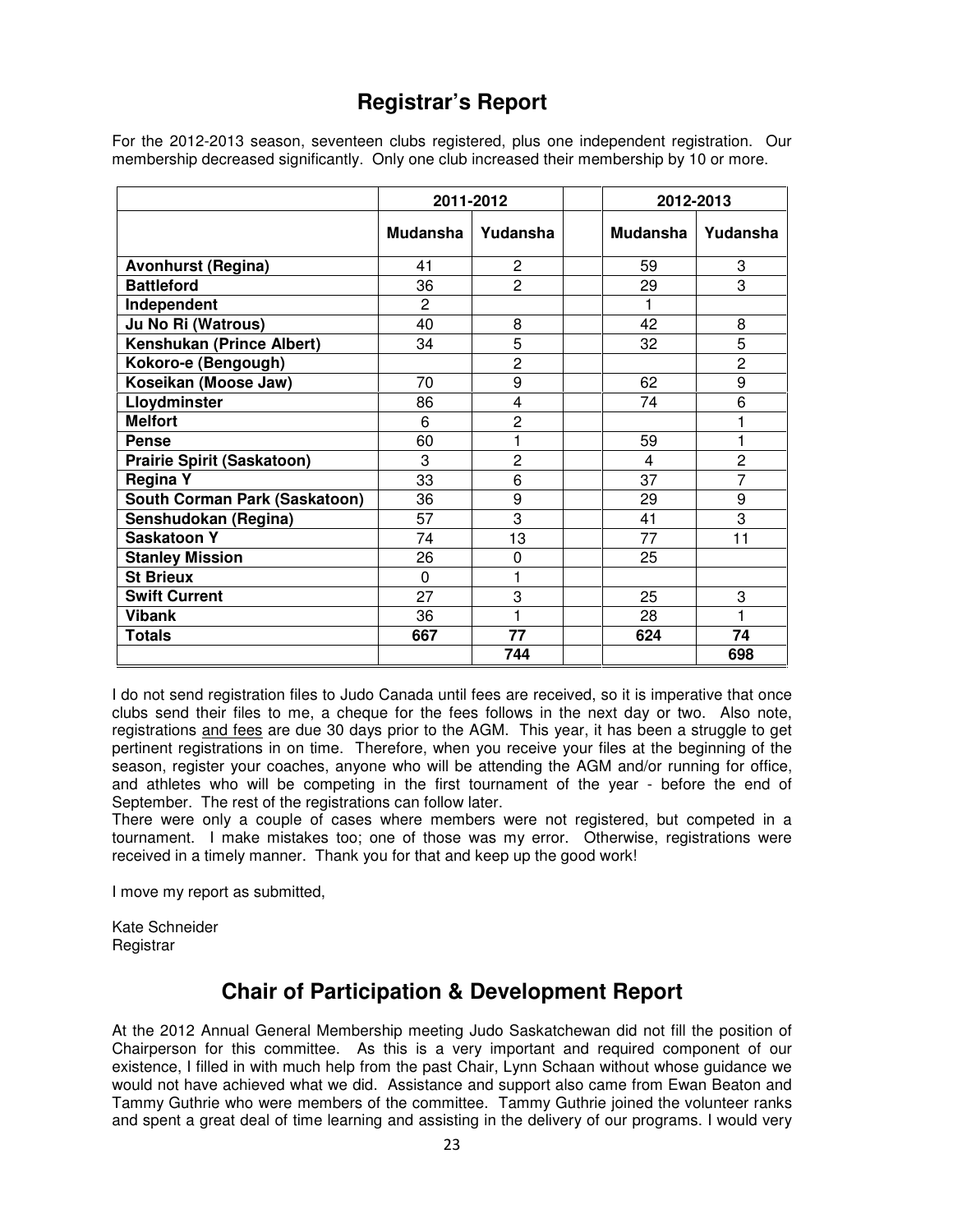much like to thank Lynn, Ewan and Tammy for their help. A special thanks to all the volunteers who give of their time to assist in providing services and programs to our members. Without the volunteers we cannot provide the programs and services.

Participation and Development is responsible for increasing lifelong participation for all sections of our communities "…within the Long Term Athlete Development stages of: Active Start, FUNdamentals, Learn to Train, Train to Train, and Active for Life." We try to do this through several areas.

Participation & Development received \$11,000 in funding from Judo Saskatchewan and raised another \$34,100 to fund the programs. They joined with the Exceptional Needs grant and facilitated a very successful Coaches Retreat in Prince Albert in September 2012 with Peter Gardiner in attendance in an attempt to develop our club coaches who are the foundation of our sport.

Other programs provided throughout the last year were:

- 1. Club Visits by our High Performance Coach and Director of Development
- 2. Facilitated a Goodwill Camp in Moose Jaw for 14 and younger athletes
- 3. Facilitated a Winter Camp in Watrous In December 2012
- 4. Facilitated a Summer Camp in Outlook in August 2013
- 5. Provided introduction programs such as school visits and a pizza party after a tournament
- 6. Provided campership grants to those who may not have the funds to attend.
- 7. Provided Coach Development opportunities for Club coaches to attend events out of province.
- 8. Maintained a Crest Program for beginner athletes
- 9. Supported marginalized athletes to pay registrations or camp fees.

In closing I would like to thank all those who helped in the delivery of the Participation & Development programs. I look forward to working with the new Chair of this committee.

T.V. Taylor.

## **Chair of Coaches Report**

The following is a list of items I was involved with during the past year:

#### **COMPETITIONS and TEAM TRAININGS:**

- 1) Attended the U of Manitoba Open on December 1, 2012. Judo Sask athletes did very well at this competition winning many divisions.
- 2) Attended the Watrous Tournament on December 15, 2012. Smaller turnout than expected.
- 3) Attended the Sask Open Championships on January 19, 2013. There were some very good size divisions and our athletes were challenged with good competition from across Western Canada.
- 4) Attended the Inner City tournament in Winnipeg on February 9, 2013. The Saskatchewan athletes did very well against the out of province competitors.
- 5) Attended the Pacific International tournament in Vancouver on February 16, 2013. We had a lot of good matches and gained valuable experience by taking a large team by bus to this event. It was good in another aspect as this will be the site for the upcoming Nationals so we got a good look at the venue and hotel beforehand. The two team trainings the next day presented our athletes the opportunity to practice with some high national level coaches and athletes.
- 6) Attended the Swift Current tournament on March 2, 2013. This was a smaller event but some very good matches. Thanks to the clubs from Raymond and Lethbridge AB who helped make this event an even bigger success with all their athletes who came out.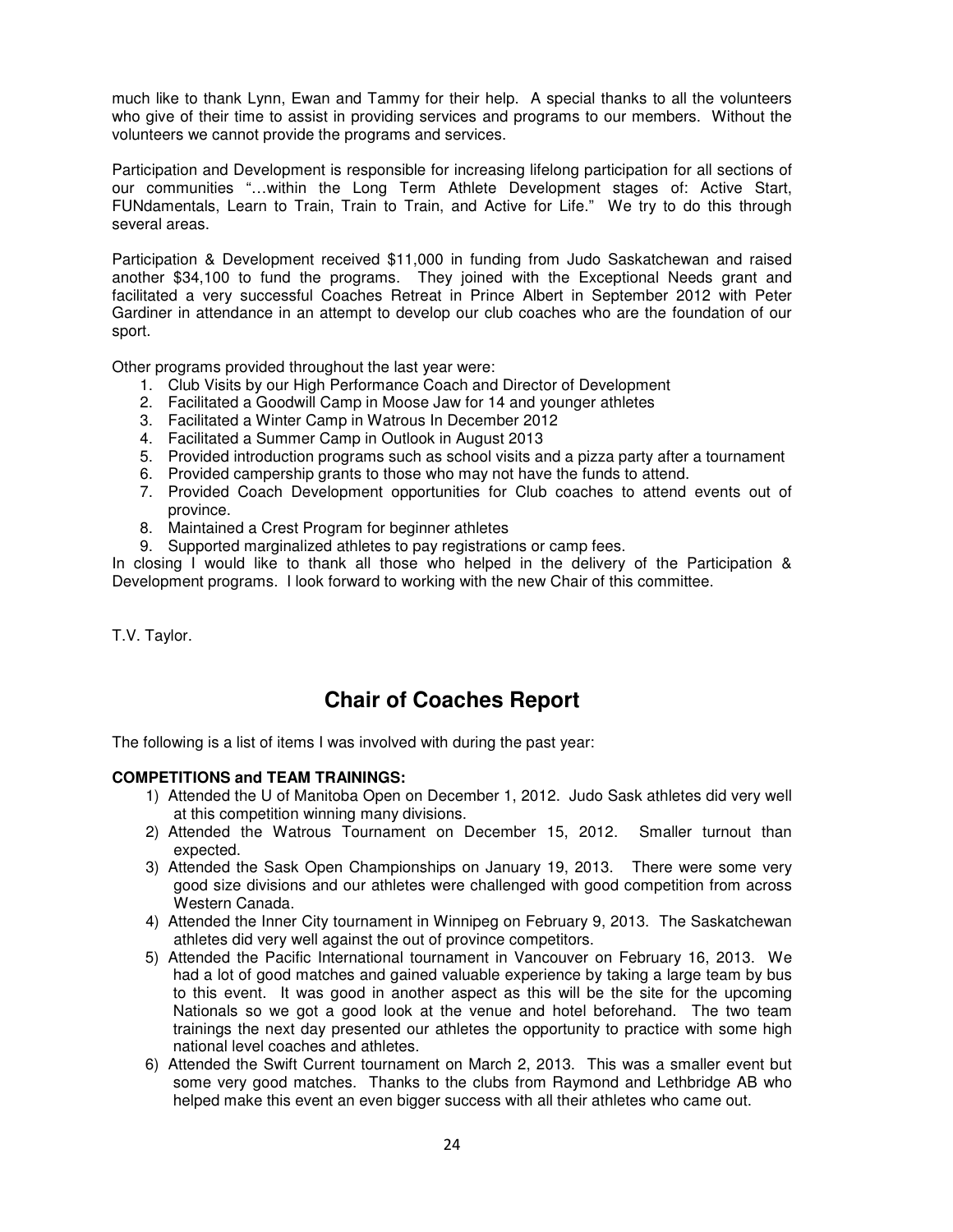- 7) Attended the Provincial Championships in Prince Albert on March 23, 2013. Another low turnout due to bad weather in some parts of the province.
- 8) Attended the Edmonton International tournament on April 6, 2013. I did not referee this event and did get to coach 8 different Judo Sask athletes. I provided them and their coaches feedback with a follow up e-mail which I received very positive feedback as well. There were some very good size divisions and our athletes were challenged with good competition from across Western Canada.
- 9) Attended the team training in Moose Jaw on April 28, 2013. Unfortunately I was not able to attend the competition the day before due to personal matters.
- 10) Attended the Ontario Open tournament in Toronto on May 18-19, 2013. We had a lot of good matches and gained valuable experience at this event.
- 11) Attended and lead two team trainings at the Moose Jaw team training on June 15, 2013. This training focused on more new rule changes and had refereed matches for the whole afternoon session. Each athlete was able to get in between 10-12 two minute matches each. Thanks to the Moose Jaw club for providing score boards and timers and to the referees who came out and did a great job that afternoon.
- 12) Attended the National Championships In Vancouver from July 3-7, 2013. I was in the referee role but had the best seat in the house during a lot of Judo Sask athlete's matches. We had some good results and some not so good results. Congrats to Sydney Poliakiwski for earning a spot on the Canadian team going to the World Junior Championships.
- 13) Attended the national team training camp from July 8-10, 2013. Judo Sask athletes worked hard and the injured and side sitters were way down from previous training camps. Any athletes that didn't or couldn't finish a training session were noted with the reason. This practice will continue to see if there is an issue with any individuals constantly missing trainings.
- 14) Attended the week long Summer Camp in Outlook from August 11 17, 2013. I focused on watching the guest coaches present their technical skills and helped the athletes with practicing the skills when required.
- 15) Attended the 3 day Coaches Retreat in Saskatoon from September 20 22, 2013. At the retreat I gave a short presentation on the Selection Criteria as well as a technical seminar on some uncommon throws in the new grading syllabus.
- 16) Attended the 3 day fall team training in Moose Jaw from September 22 29, 2013. We have a lot of good young fighters coming up and have to ensure we retain them for the future.

#### **MEETINGS and OTHER DUTIES:**

- 1) Chaired a Coaches Committee meeting after the Swift Current tournament. Discussions on changes to the selection criteria for Nationals and Canada Games. Briefly discussed the High Performance Plan and development of our U13 / U15 athletes. We did not discuss any other agenda topics due to time constraints.
- 2) Chaired the Selection Committee for athletes and coaches to travel to Ontario Open on May 18 and 19, 2013. Some athletes will also be staying for further training in Montreal and at Jason Morris's Judo Club.
- 3) Involved in several discussions regarding possible coaches and coaches uniforms for Nationals.
- 4) Chaired the selection committee meeting on selections and funding for athletes going to the 2013 National Championships.
- 5) Attended a Sask Sport HPPI meeting in Regina on June 14, 2013. The meeting discussed best practices for HPPI plans and had different sports present different areas of their plans.
- 6) Many discussions with the Selection Committee for the new selection criteria which was sent out by Ewan after the Nationals were completed. Only one coach so far had any concerns and they were dealt with directly by me to prevent multiple responses for clarification.
- 7) Prepared and submitted the proposed Coaches Budget for the 2014-2015 season.
- 8) Chaired the Selection Committee for athletes and coaches to travel to Quebec Open Competition and training camp from November  $1 - 6$ , 2013.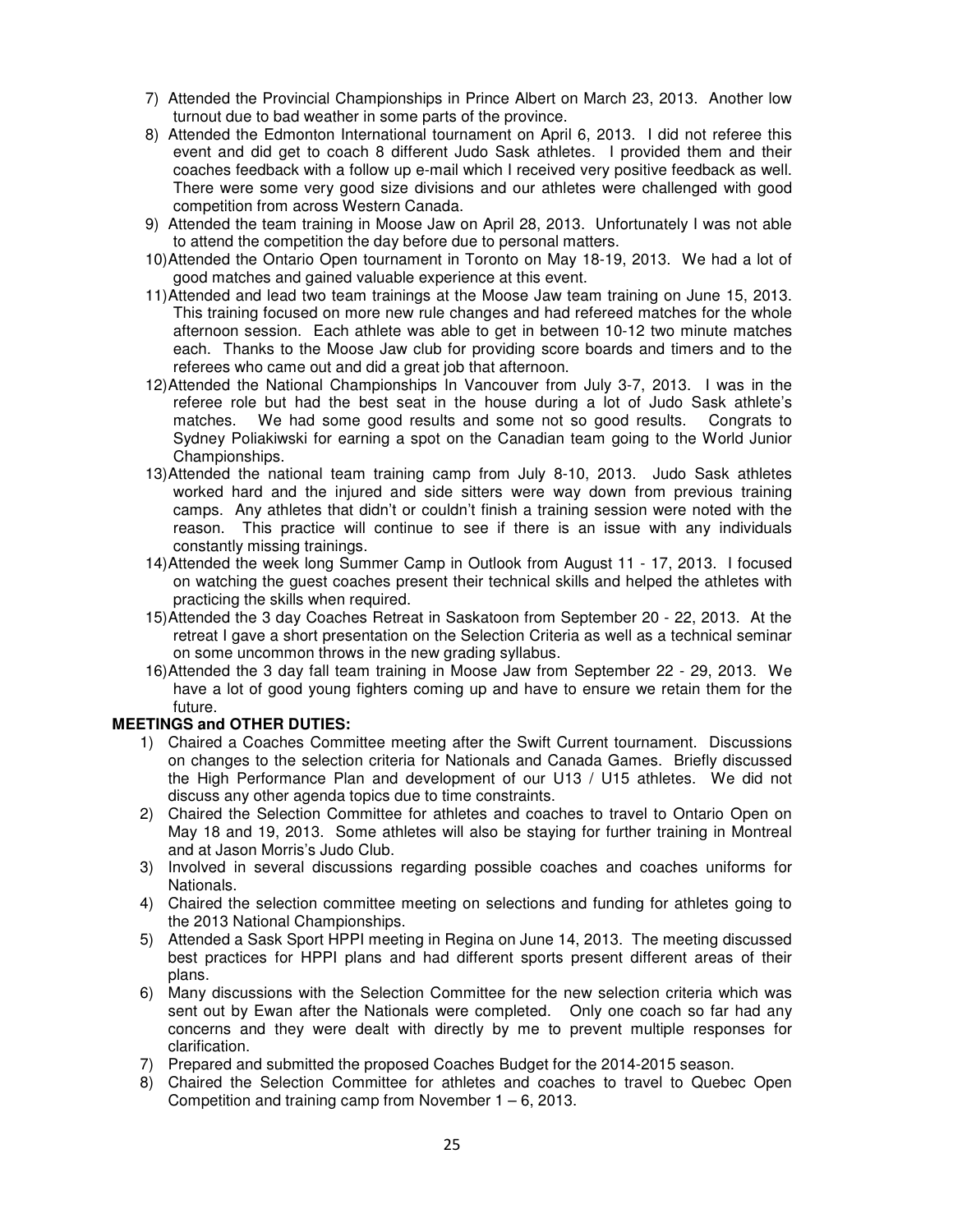9) Had many e-mails and discussions regarding the Quebec Open Selections, Coaches Retreat, HPP roll out to the clubs, etc.

I respectfully summit my report,

Robb KARAIM Chair of Coaches

### **High Performance Coach & Director of Development Report November 16, 2013 AGM Report**

Judo Saskatchewan had a good year at the national level and inter-provincial competition level. The problem with good is that it is the enemy of great. Good will only bring us so far and often we feel we are making progress but in reality we are maintaining as our competition is improving as well. We will have to work together and make more of a commitment if we want to become great. It is very important that coaches and athlete embrace the fact that there has to be a refinement of the technical skill set of everyone within the Judo Saskatchewan system.

There were new rule changes that were introduced by the IJF that effected our higher level athletes but in general the changes are for the good and the athletes have adapted well.

It is very important that Judo Saskatchewan clubs, coaches, athletes and parents buy into the Judo Saskatchewan High Performance Plan. Saskatchewan athletes will need to do more than what they are currently doing day to day in respect to their training. If we want to improve results at the national level and have consistency then it is important build a foundation of training so we can compete with the best in Canada and the best in the world.

Since the AGM in November 2012

I participated in judo 100 club trainings/club visits;

I ran 4 team trainings,

I ran 2 regional trainings,

 I was involved with training 5 camps (Winter Camp, Summer, Inter-Provincial Camp, Fall Camp , Sports for All),

I attended 4 in province competitions,

I spent 39 days out of province on judo Saskatchewan related events,

 I spent 39 days out of province on Judo Canada related events. (a number of times Judo Saskatchewan athletes were part of the Judo Canada events)

#### **Competitions**

I attended the following provincial competitions in the 2012-13 season: December 15, 2012 – Watrous January 19, 2013 - Saskatchewan Open February 02, 2013 – Vibank Dragon Challenge March 02, 2013 – Swift Current April 27, 2013 – Moose Jaw

I attended the following out of province competitions in the 2012-13 season: February 08-10, 2013 – Inner City, Winnipeg February 14-18, 2013 – Pacific International, Vancouver April 06-07, 2013 – Edmonton International, Edmonton May 17-19, 2013 – Ontario Open, Montreal July 03-07, 2013 – National Judo Championships November 01-03, 2013 – Quebec Open

#### **Team Training & Training Camps**

November 23-26, 2013 – Fall Camp December 16, 2012 – Watrous Team Training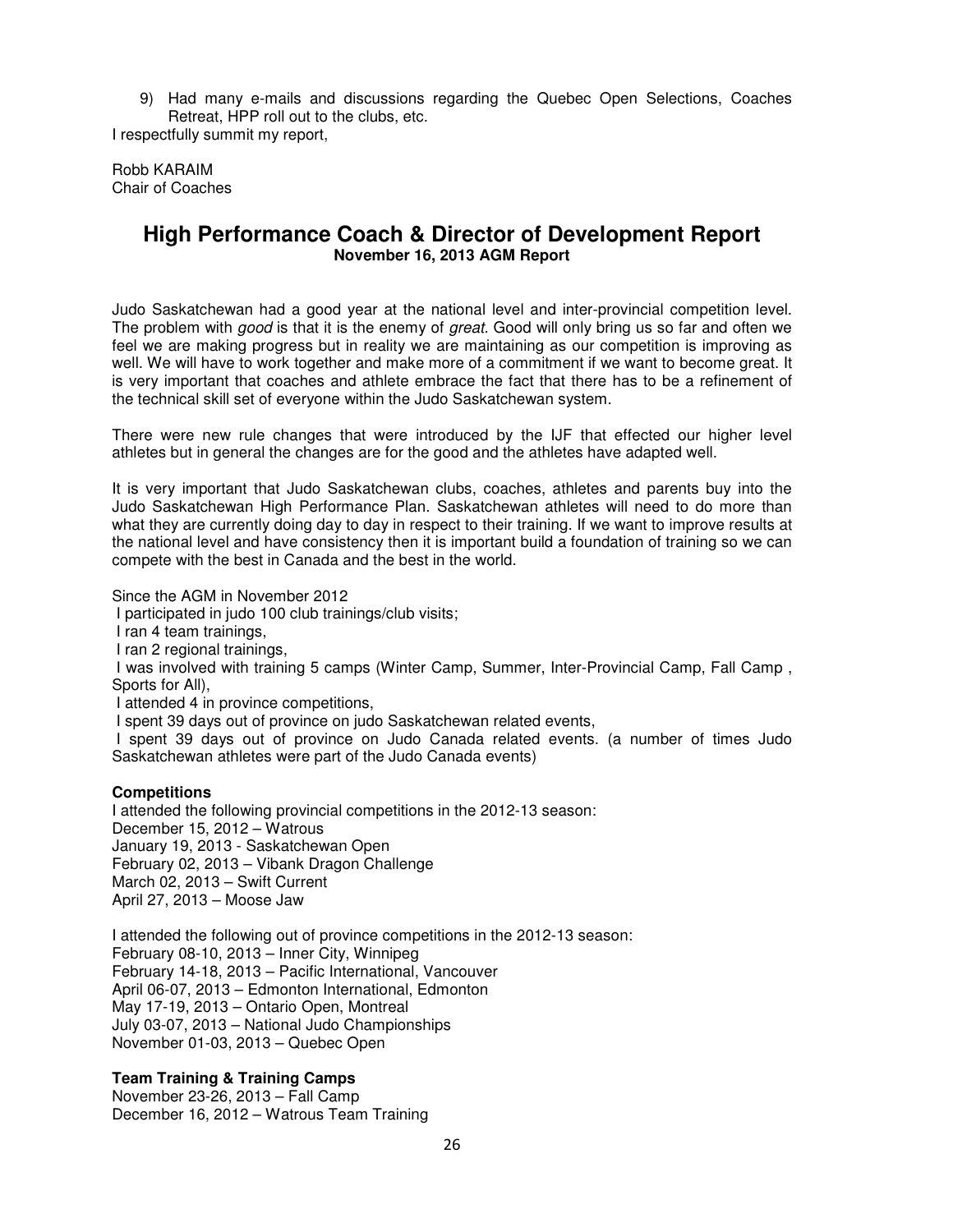December 28-30, 2012 – Winter Camp - Watrous January 20, 2013 - Saskatchewan Open Team Training February 10, 2013 – Inner City, Winnipeg Training February 17, 2013 – Pacific International, Vancouver Training March 03, 2013 – Swift Current Team Training April 12-14, 2013 – Good Will Camp April 28, 2013 – Moose Jaw Team Training May 15-16, 2013 – NTC Montreal Training, Montreal May19-22, 2013 – JMJC Training, Scotia, NY May 30-June 02, 2013 – Inter-Provincial Camp, Canmore July 08-11, 2013 – National Camp, Vancouver August 11-17, 2013 – Summer Camp, Outlook September 27-29, 2013 – Fall Camp, Moose Jaw October 26, 2013 – SWG Training Day, Watrous November 04-06, 2013 – Quebec Open Camp, Montreal

#### **Regional Trainings**

Pense – May 07, 2013 Lloydminster – June 22, 2013

I have helped developed the following programs/events during the past season:

- A) Canada Winter Games Program
- B) Coaches Retreat
- C) Judo Saskatchewan High Performance Plan
- D) High Performance Selection Criteria
- E) High Performance / Canada Winter Games Sport Science Program & Strength Program
- F) Judo Saskatchewan Monthly Update Program
- G) NCCP Programs

I would like to thank all of the volunteers that make the events in Judo Saskatchewan happen. Judo Saskatchewan runs the best Summer Camp in Canada and this could not happen without the dedication of the volunteers who haul mats, chaperon, cook in the kitchen, etc. It is important to recognize the volunteers and to recruit new volunteers to help with the development of the sport.

Judo Saskatchewan should be proud of the volunteers who enable judo to grow in the province.

Thank you

Ewan Beaton Judo Saskatchewan High Performance Coach and Director of Development

### **Grading Board Report**

The following are the present Judo Saskatchewan Grading Board Members:

Robb Karaim, Chairman (Godan) Robert Beaumont, (Godan) Brian Cook, (Godan) Dale Berglund, (Godan) Pat Pattison, (Yondan) John Renouf, (Yondan) Kate Schneider (Sandan)

A minimum of three (3) grading board members are required for a grading.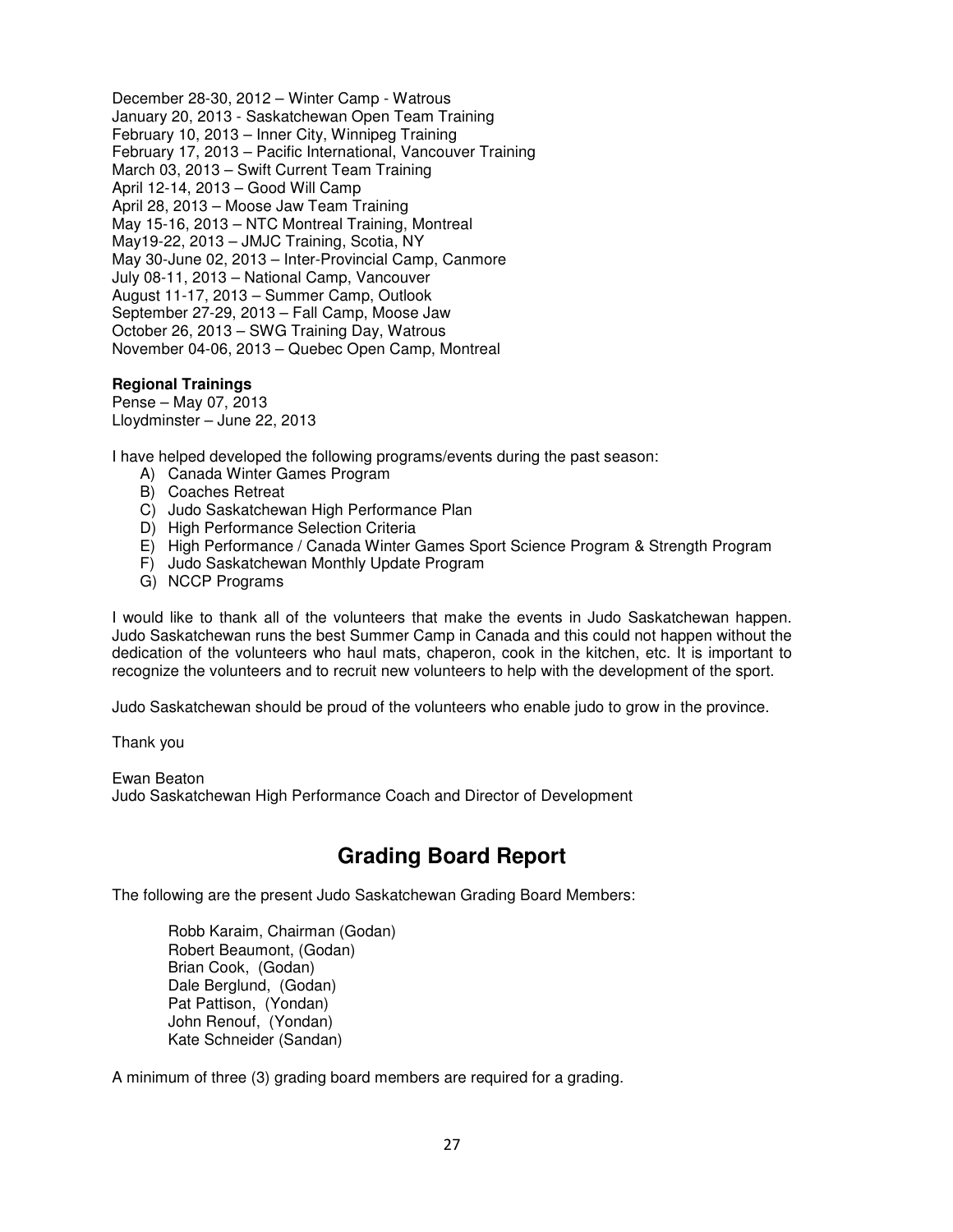The Judo Canada syllabus states that we must hold at least two Provincial Grading's per year. Grading's and Kata Clinic dates will try to be set in accordance with the Judo Sask Schedule of events, in efforts to avoid conflicting events.

Judoka must be a registered member in good standing with Judo Saskatchewan for the period of time they are claiming to be active. Judo Canada National Grading forms are completed in full (by the candidate and their sensei) and the required points and conditions must be met to qualify.

The Provincial Grading Board hosted three grading since the last AGM.

There was a provincial grading held on November 19, 2012 in Watrous. The following members were graded:

| YONDAN: | Harry Heaton                 |
|---------|------------------------------|
| SANDAN: | <b>Chris Dornstauder</b>     |
| NIDAN:  | Darryl Potts and Glen Miller |

There was a special grading held on December 29, 2012 in Watrous. The following member was graded:

SHODAN: Chelys Vallejo

There was a provincial grading held on July 28, 2013 in Regina. The following members were graded:

NIDAN: Mike Horvey and Vern MacDonald SHODAN: Carol Bowie and Emily Schaan

The Judo Saskatchewan membership had four different clinics provided for them this past year. They were as follow

January 20, 2013 in Regina Katame no Kata (1<sup>st</sup> set escapes) - 7 people attended. April 13, 2013 in Saskatoon: Katame no Kata - 11 people attended. May 18, 2013 in Regina: Kime no kata - 9 people attended. August 27, 2013 in Regina: Gokyo techniques - people attended

2013 - 2014 Kata Clinics:

November 23, 2013 in Saskatoon: The kata will be Katame no Kata. June 2014. (Place and kata to be determined)

2013-2014 Gradings:

November 18, 2012 in Watrous. (Grading notice is on the Judo Sask webpage)

Spring grading will most likely be in June or July 2014. (Location to be determined)

The National Grading syllabus dated January 01, 2013 edition is the new syllabus approved by Judo Canada and all gradings will follow this protocol without exception. Judo Sask member are encourage to read the new syllabus (found on the Judo Canada and Judo Sask webpages) and become familiar with these changes

2012-2013 Budget: \$2200. The Grading Board was under budget by \$425.56 this past year.

Robb KARAIM Grading Board Chairperson ľ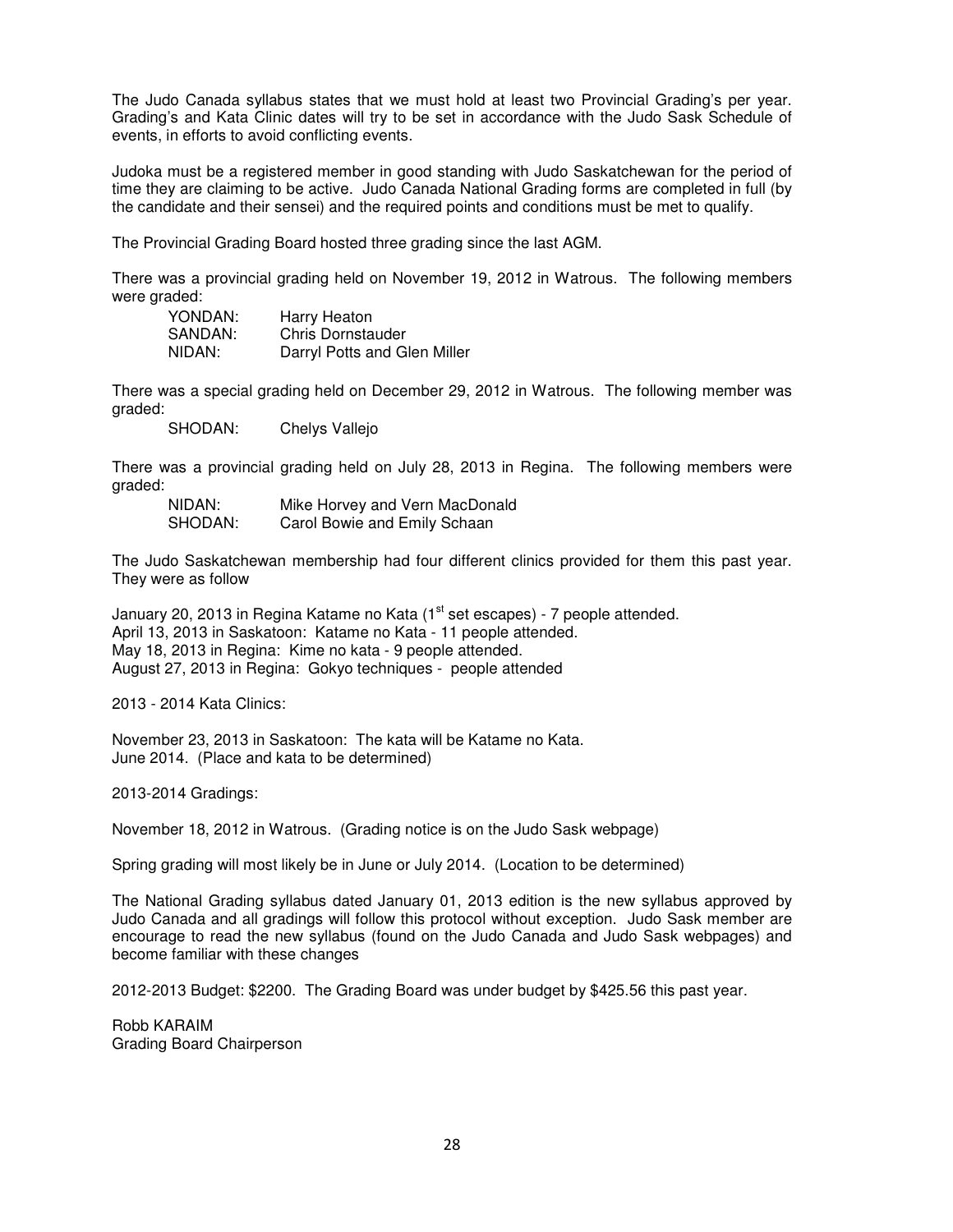# **Chair of Officials Report**

Officials Committee: Robb Karaim (Chairperson), John Renouf, Dale Berglund

The goal of the Referees Committee is to ensure that all referees are given proper guidance so they are able to develop to their full potential as referees. Many of our referees are still competitors and they are encouraged to continue in that direction as well.

Judo Sask currently has 40 active referees. Here is the breakdown of the referees at each level:

| International $C - 1$ | National A - 5   |
|-----------------------|------------------|
| National B - 2        | National C - 4   |
| Provincial A - 8      | Provincial B - 3 |
| Provincial C - 11     | Novice - 6       |

There were only a few gradings this past year as we only had a few referees at different levels requiring evaluation.

National A – Pat Pattison National C - Mike Horvey Provincial A - Ross Kostron

There will be a Provincial Referee Clinic and Grading will be held in Watrous on December 14/15, 2013. Additional gradings may be held depending on the need and development throughout the year.

This upcoming year looks promising as it is anticipated that we will see at least one referee graded at each National level and several people obtain higher Provincial grades.

Referees who were selected by Judo Sask and traveled out of province this year.

U of Manitoba Open – Brian Cook, Mike Horvey, Ross Kostron, Robb Karaim Inner City, Winnipeg - Jim Wiens, Lorna Hattum-Snider, Blair Doige, Dale Berglund, Robb Karaim Pacific International – Blair Doige, Robb Karaim Edmonton International - Blair Doige, Pat Pattison, Kim Bergey-Kaip, Ross Kostron, Toshi Shinmura, Jim Wiens, Dale Berglund Ontario Open – Mike Horvey, Robb Karaim Canadian Championships in Vancouver, BC - Robb Karaim

The Excellence Budget was over budget and the Development Budget was way under budget. Overall, both budgets were under the total budgeted amount for Officials. Efforts will be made in the future to ensure the two budgets are managed so that they are closer to their individual limits.

Robb KARAIM Chair of Officials

## **National Coaching Certification Program Report**

#### **NCCP**

Judo Saskatchewan held a Dojo Assistant Course in Regina on October 04-06, 2013 with 11 candidates

Unfortunately the Dojo Instructor Course in Saskatoon on October 04-06, 2013 was cancelled due to lack of candidates.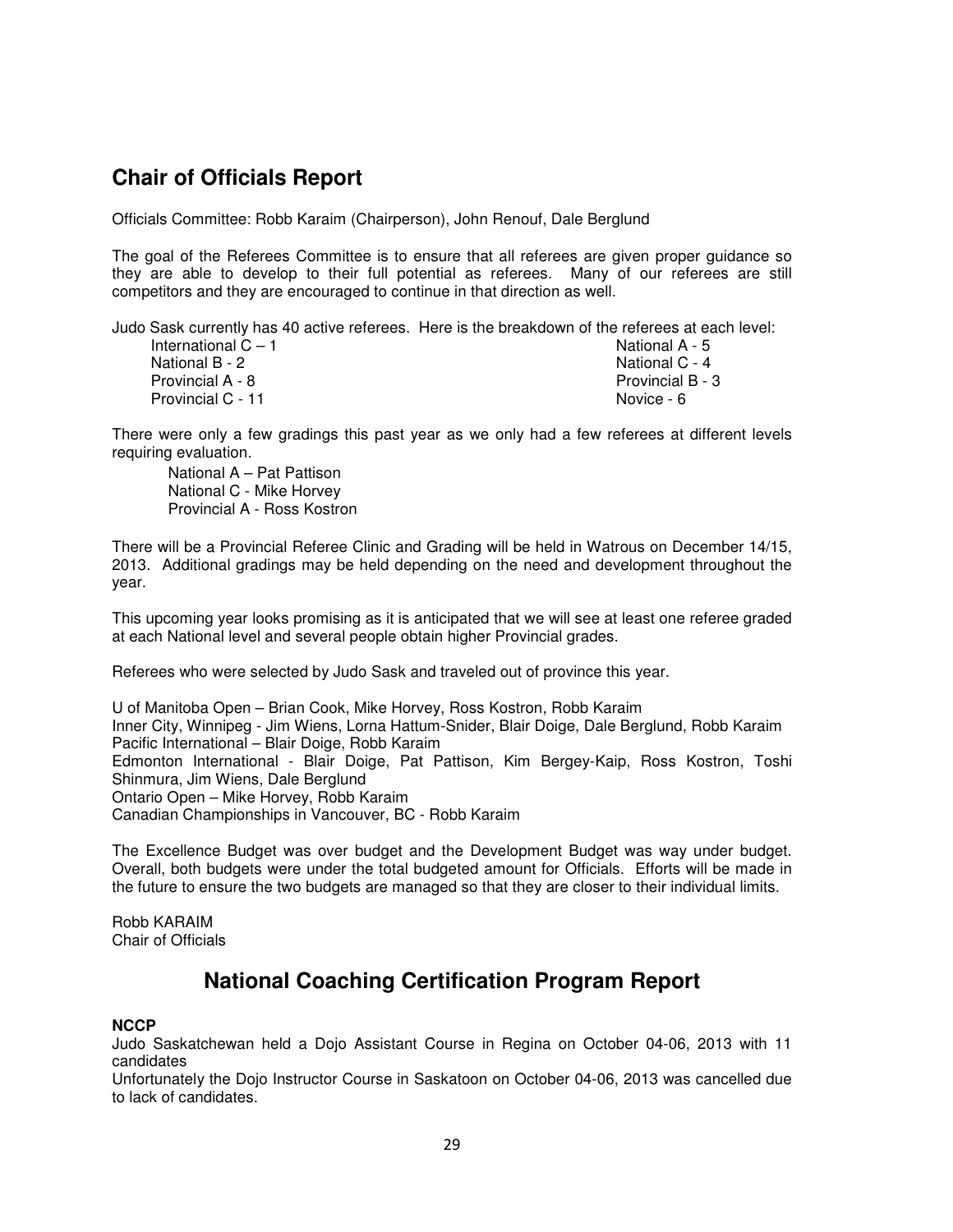#### **The following individuals completed their NCCP Training and are certified as a Dojo Instructor in the 2012/13 season:**

Nicole Dyck – Watrous Jeannine Yuen – Regina YMCA Derek Porter - Moose Jaw Ross Kostron – Avonhurst

#### **The following individuals completed their NCCP Training and are certified as a Dojo Assistant in the 2012/13 season:**

Barry Metivier – Swift Current Curtis Suberlak – Battleford Carol Bowie – South Corman Park Scott Mills – Saskatoon YMCA

#### **NCCP Competition Development**

Chris Dornstauder, Jeannine Yuen and Nicole Dyck took part in the NCCP Competition Development Course (old NCCP 3) in Montreal on July 19-21, 2013.

#### **Future Changes in the NCCP D.A. and D.I.**

Judo Canada will be running a pilot of the new NCCP structure for certification for D.A. and D.I.

- A) Dojo Assistant Course
- B) Technical Judo Course
- C) Dojo Instructor Course 2 stream Community Focus & Competition Focus
- D) Evaluation

Thank you

Ewan Beaton

Judo Saskatchewan High Performance Coach and Director of Development NCCP Chairperson

### **Webpage Editor Report**

Here is a snapshot of the usage of our website:

#### **Sept 1, 2012 –Aug 31, 2013**

Total Visitors: 88,486(increase of 5781 over year before) Monthly Average: 7,734

**Most commonly visited sections of the website (number of visits)** 

 Events 7,3995 Club Listings 5,472 Results 3,615 Contacts 2,614 Coaches Corner 2,468

#### **How people get to our website:**

 No Referral (meaning they typed in the address themselves 72,233) Google Search (3,130)

There has been an increase in the number of people directly typing in www.judosask.ca but a decrease in search engine referrals.

Most people arrive at the front page and browse to the events listings and then leave the site. The second most common exit page is the club listings.

That indicates that many people use our website to look at the upcoming events or to search for club contacts.

Please send suggestions and submissions for the website to me at jmwiens@sasktel.net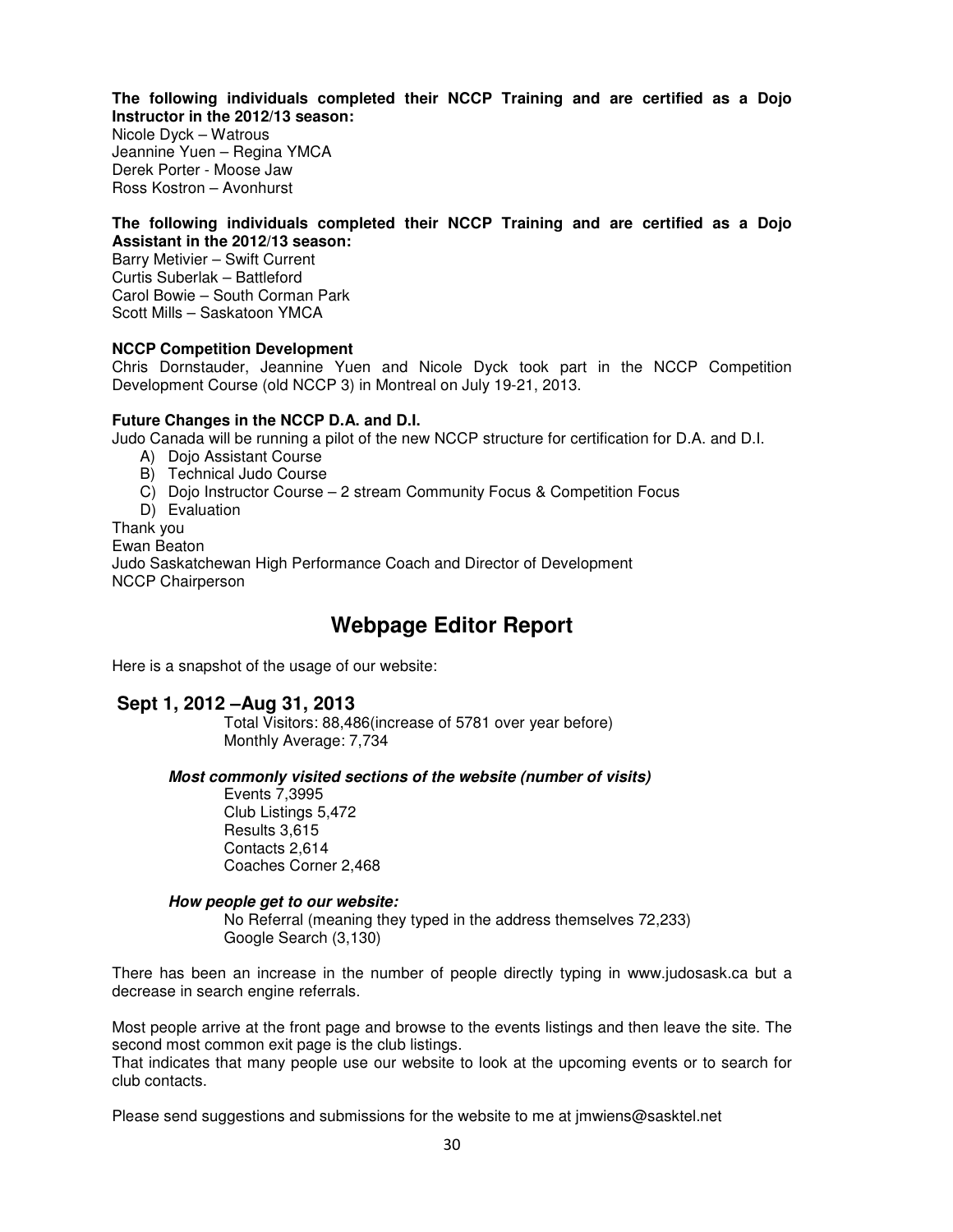--Michelle Wiens

### **Chair of Investigations Report**

#### **2013 Report of the Judo Saskatchewan Investigation Committee**

by Kim Korven, Chairperson

During the year 2012-2013, the Investigation Committee received and dealt with one complaint, and tendered a report to the Chair of the Discipline Committee.

Because very few persons make complaints, it is easy to forget why there is an Investigation Committee, and the scope and nature of its activities. As a refresher for the membership, an overview of this information forms part of this Report.

The Investigation Committee operates at arms' length from the Judo Sask Executive. This means, for example, that the Chairperson of this Committee cannot be a member of the Executive, and that the Vice-President is the only member of the Executive who communicates with the Chairperson. This reduces any perception of bias, as all members understand that the Investigation Committee is separate from the Executive. This arms' length relationship also fosters the Committee's ability to conduct investigations and make recommendations free from any influence by members of the Executive. This way everyone is treated the same, regardless of their position in the organization. In this environment, people see that the process is fair. The independence of the Investigation Committee, as it fosters fair process, is an important hallmark in the organization's governance structure.

Another important hallmark is that a complaint must be made in writing<sup>1</sup> and must be assessed to determine whether it is valid. As such, Article IV, Paragraph 3.5 reads:

If the Chairperson of the Investigation Committee is satisfied that the complaint is not valid or does not raise an issue of misconduct or is trivial, frivolous or vexatious in nature, the chairperson shall advise the complainant and thereafter shall take no further action in relation to that complaint.

When complying with this Paragraph, the Chairperson must assess whether the complaint contains enough information to establish whether the allegations in it are capable of being proven true, and whether the complaint discloses that any person has suffered harm because of the actions of one or more Judo Sask members. This means the Chairperson cannot accept blindly that the allegations are true, but must be more skeptical. This way the Chairperson ensures that all members are treated fairly, and ensures that complaints based on vague allegations incapable of proof are not entertained. Judo Sask then remains a fair and impartial organization, one which acts properly to protect athletes and other members who may suffer harm because of the actions of other people involved in the organization.

It is a delicate balancing act. It would be preferred if the complainant in each instance had direct and personal knowledge of the facts which form the basis of the complaint. Failing this, the complainant should have corollary knowledge, i.e., direct and personal knowledge of factual happenings which support the allegation. This prevents an over-reliance on hearsay and ensures that the facts are the facts, and not allegations. It also gives the person in the wrong the opportunity to fully address the allegations without suffering any harassment. Finally, it ensures that someone other than the person whose behaviour is being called into question can prove facts sufficient to prove the offence.

If the Chairperson of the Investigation Committee is satisfied that the complaint is valid or is not trivial, frivolous or vexatious in nature, then the Chairperson must investigate the allegations contained in the complaint.

Once the Chairperson has made this initial finding, it is appropriate for the Investigation Committee to investigate the matter. The Committee has discretion to use any of the following investigation processes: it can send the complaint to persons named in the written document and seek their written responses;<sup>2</sup> it can communicate with or interview persons involved in the incident or whose conduct is the subject of the complaint;<sup>3</sup> or it can communicate with or interview other persons who

 $\overline{a}$ 

 $<sup>1</sup>$  Policies and Procedures to Judo Sask Bylaws, Article IV, Paragraph 3.4.</sup>

 $2$  Policies and Procedures to Judo Sask Bylaws, Article IV, Paragraph 4.1.2(a).

 $3$  Policies and Procedures to Judo Sask Bylaws, Article IV, Paragraph 4.1.2(b).